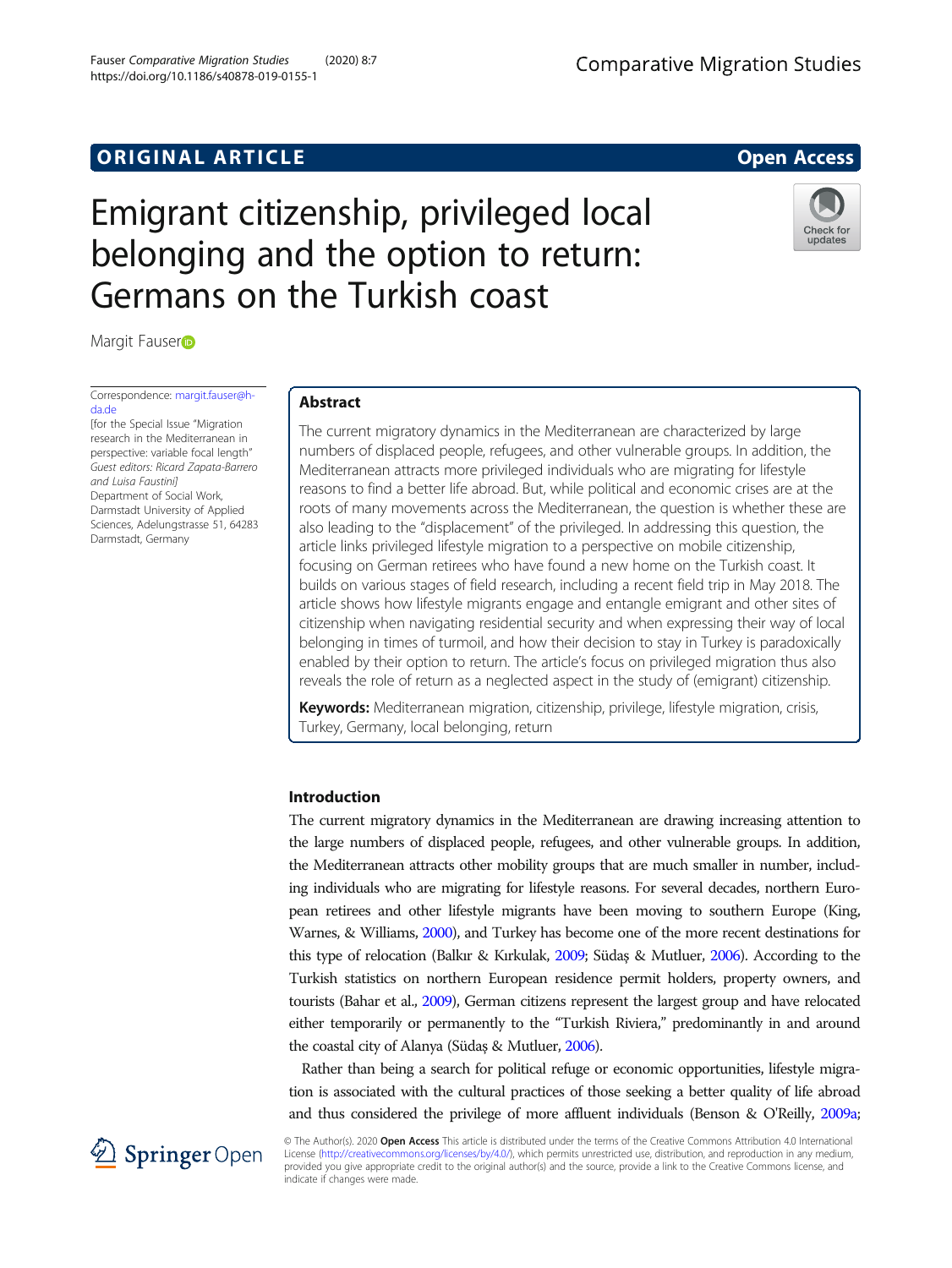King et al., [2000\)](#page-15-0). A growing number of researchers now point to the underlying asymmetrical geographies of power, wealth, and postcolonial continuities that enable this type of migration and that shape the privilege of lifestyle migrants (Benson, [2013](#page-14-0); Croucher, [2009](#page-15-0); Janoschka & Haas, [2014](#page-15-0); Twine & Gardener, [2013a\)](#page-16-0). A major facilitator in this is the hierarchy of citizenship (Castles, [2005\)](#page-15-0) on the global scale, both in material and symbolic terms, which determines who can be mobile, settle, and stay in a country. But, while the case of lifestyle migrants is different from that of the more vulnerable groups that flee across the Mediterranean Sea from violence, poverty, or unemployment, the question is whether the current crises are also leading to the "displacement" of these privileged migrants.

To address this question, I examine the experiences and responses of German retirement lifestyle migrants who reside on the Turkish coast. Using material collected between 2013 and 2018 I engage with the emergent field of privileged (lifestyle) migration, yet propose a concept of mobile citizenship that focuses on emigrants' citizenship and its entanglements with other sites in the exploration of privilege. This conceptualization of citizenship focuses on the social practices and sense of belonging at various sites that frame how individuals negotiate their mobility and settlement, relocation, staying on, and potential return, particularly in response to the present turmoil. Researchers on citizenship in the Mediterranean are now debating a shift in the value of citizenship from residential security and settlement (the classical perspective) to the opportunities for mobility by means of a European passport (the strategic approach) (e.g. Ahrens, Kelly, & van Liempt, [2016;](#page-14-0) Balta & Altan-Olcay, [2016](#page-14-0); Finotelli, La Barbera, & Echeverría, [2018](#page-15-0); Graeber, [2016;](#page-15-0) Harpaz, [2013;](#page-15-0) Harpaz & Mateos, [2019\)](#page-15-0). Here, the case of privileged mobile citizens provides a showcase for how multiple, entangled sites can enable both these values.

First, I will describe some main features of the debate concerning privileged lifestyle migration and then detail my approach to mobile citizenship. After that, I will introduce my case study research and give a brief description of the current crises surrounding the lives of Germans in Turkey. The remaining sections will show how lifestyle migrants engage and entangle emigrant and other sites of citizenship when navigating residential security and when expressing their way of local belonging, and how this behavior plays out in times of turmoil. Finally, I will describe how their decision to stay in Turkey during times of crisis is paradoxically enabled by their option to return.

# Lifestyle migration, privilege, and place-belongingness

"Lifestyle migration" describes the movement of people who are neither fleeing from war and violence nor seeking business opportunities, jobs, or education, but are searching for a "better quality of life" (Benson & O'Reilly, [2009a\)](#page-14-0). It is seen as "privileged, because it usually does not occur primarily for economic reasons" (Benson & O'Reilly, [2009b,](#page-14-0) p. 618; Janoschka & Haas, [2014](#page-15-0), p. 1) – that is, it is undertaken by persons who are more affluent and better off (Benson & O'Reilly, [2009b](#page-14-0); King et al., [2000\)](#page-15-0), who are "going first class" (Amit, [2007](#page-14-0)).

More recently, scholars have paid more attention to lifestyle migrants' privilege as a characteristic of citizens from highly industrialized countries in the Global North who move to southern countries and increasingly to the Global South, where wealth and power differentials shape their privilege in relational terms (Benson, [2013;](#page-14-0) Croucher, [2009;](#page-15-0) Hayes, [2015](#page-15-0); Janoschka & Haas, [2014;](#page-15-0) Lundström, [2014](#page-15-0)). This scholarship has started to engage with postcolonial legacies to reveal the continuing and renewed impact of structural and symbolic asymmetries that shape the images and imaginations of places, as well as the resources, subjectivities, and experiences of people, on which the privileged can capitalize.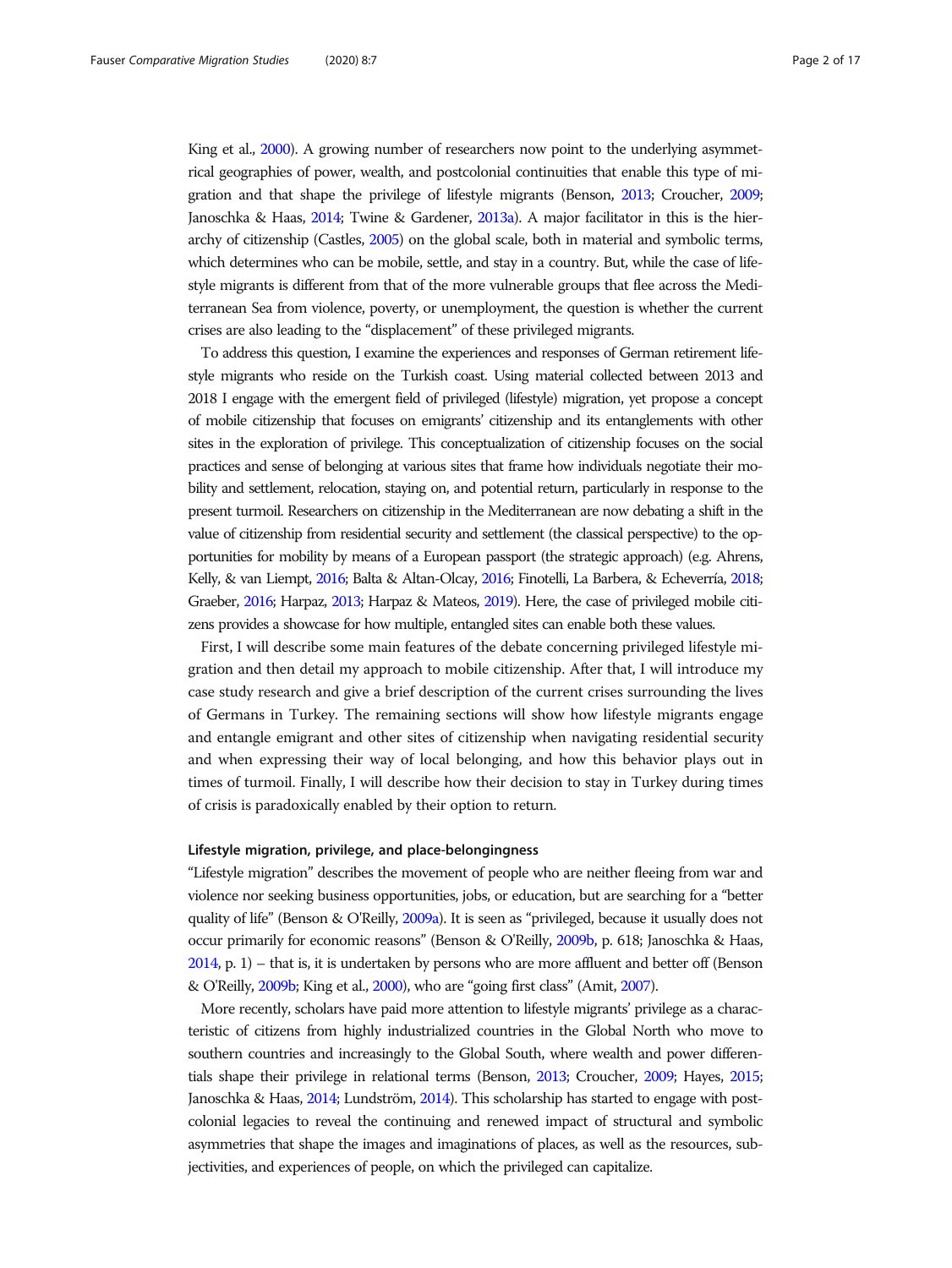In the debate about privileged migration, surprisingly little attention has been paid to the role of citizenship. Although references have sometimes been made to citizenship status, they are generally made in passing, without engaging further with either the concept or the reality of citizenship itself. Yet the global hierarchy of citizenship and its attached resources (Castles, [2005](#page-15-0)) are part of and further shape the unequal geographies of power and the status of individuals. In this vein, citizenship greatly contributes to what I consider "spatial privilege" – that is, the capacity to move, to relocate and stay, or to return, or to remain immobile (Fauser, [2020\)](#page-15-0), and thus to use the differential resources of citizenship that are available to some but not to others (Kofman, [1995\)](#page-15-0).

Lifestyle migrations are therefore one example of the "geographies of privilege" (Twine & Gardener, [2013b](#page-16-0)) – that is, the ways in which social inequalities are mapped onto, constituted in, and reproduced in space, within the local neighbourhood as much as through global mobility. Privilege sheds light on the neglected, invisible, and frequently normalized site of social inequalities, in individual experiences as well as in academic research (McIntosh, [2010](#page-16-0) [1989]; Twine & Gardener, [2013b\)](#page-16-0). It reflects the hierarchical categorizations of class, race, gender, age, and (not least) citizenship, and of space, including the complicated intersections that can result in additive or ambivalent and sometimes contradictory locations (Anthias, [2012;](#page-14-0) Lundström, [2014](#page-15-0)). Thus, citizenship can help make sense of the hardships some lifestyle migrants face abroad (Green, [2014](#page-15-0)) that have been overshadowed by a focus limited to class privilege. Specifically, the participants in my study, as well as those in a growing share of studies (Ahmed, [2015](#page-14-0); Benson & O'Reilly, [2018\)](#page-14-0), qualify as "ordinary" middle- and lowermiddle-class individuals who still realize their spatial privilege.

These migrants' aspirations for a better lifestyle tend to be associated with a desire for an authentic experience of natural landscapes and local cultures, whether the local "Mediterranean way of life" (Rodríguez, Fernández-Mayoralas, & Rojo, [1998](#page-16-0)) or "Turkish hospitality" (Südaş & Mutluer, [2006\)](#page-16-0), and a life spent in separate residences, often with minimal close social interaction with locals. This has led to an assessment of weak territorial attachment shaped by the "illusion of being at home" (Huber & O'Reilly, [2004,](#page-15-0) p. 348), a "'home' [that] is not spatially confined to a particular place" (McWatters, [2009](#page-16-0), p. 157). When faced with deteriorating conditions of personal health or external circumstances, these "landscape nomads" move back home or further on (King et al., [2000](#page-15-0); McWatters, [2009](#page-16-0)).

However, newer studies among recent lifestyle residents highlight a sense of local belonging and place attachment and the elective nature of such behavior (Benson, [2016;](#page-14-0) Gustafson, [2001](#page-15-0); Kordel & Weidinger, [2019;](#page-15-0) van Noorloos, [2013\)](#page-16-0). In fact, the results of both quantitative surveys and qualitative field research document the predominance of these migrants' intentions to stay (Kordel & Weidinger, [2019\)](#page-15-0). This scholarship also stresses the simultaneous presence of migrants' transnational ties and continued mobility to their places of origin (Gustafson, [2001](#page-15-0); Kordel & Weidinger, [2019\)](#page-15-0). A key aim of this article is to show how social practices and individuals' experiences and claims to a community and place both build on and interconnect local and emigrant sites and how these factors are shaping the processes of staying and of returning in normal and crises times.

## Conceptualizing mobile citizenship

To address these questions and thus contribute to the understanding of a particular, privileged form of Mediterranean migrations, I suggest a concept for mobile citizenship that engages with its varied dimensions and the locations that mobile citizens criss-cross and entangle.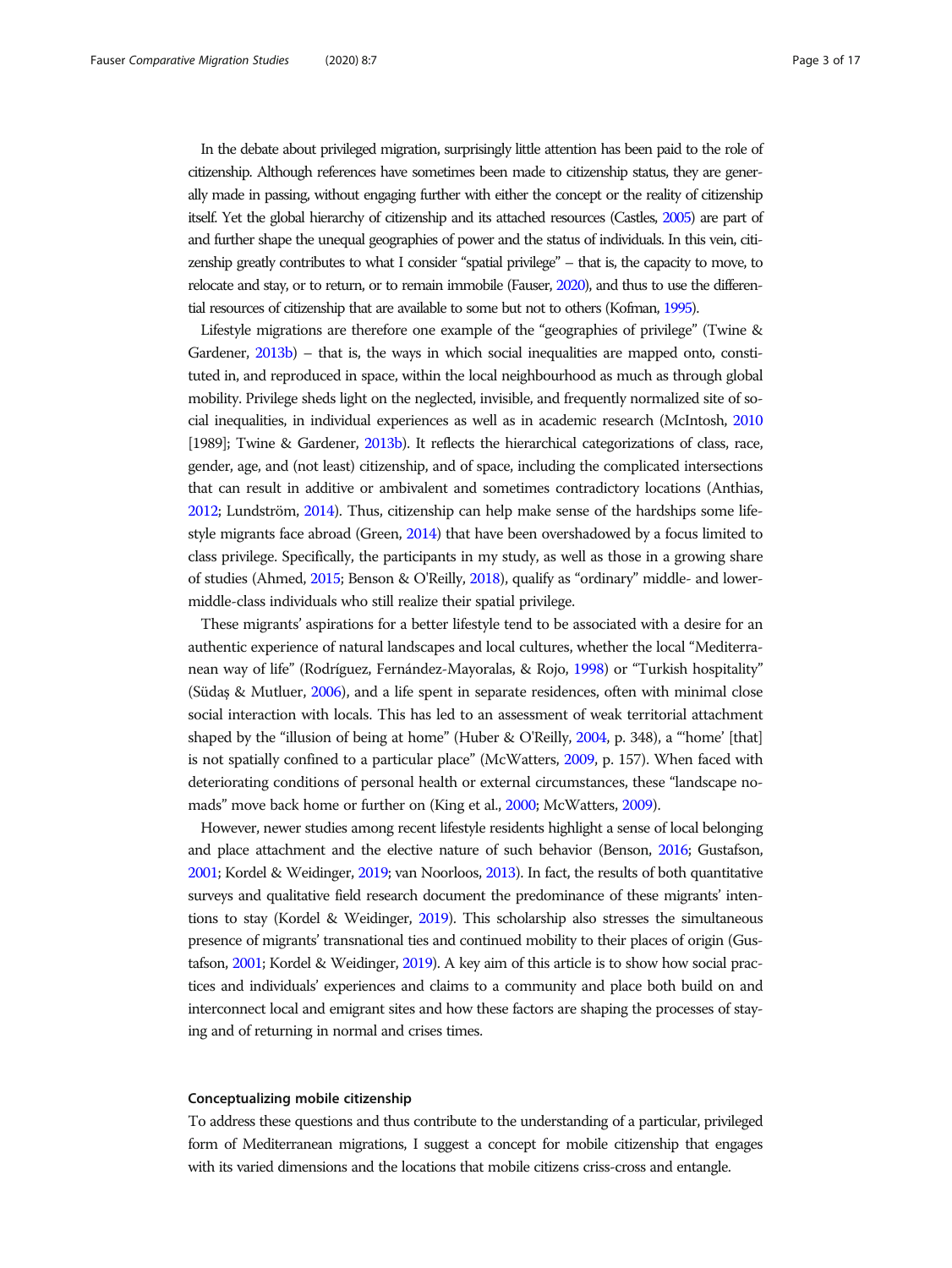Although citizenship encompasses more than just its classical legal definition, it is still foremost considered a legal status coupled with rights; as such, especially in the context of migration, citizenship is decisive for marginality or privilege by including some and not others, or some only to certain degrees (Castles, [2005;](#page-15-0) Kofman, [1995](#page-15-0)). Even though the legal dimension is crucial, feminist, anti-racist, and other critical scholars have long called for citizenship to be considered a social practice as well, with a recognition of how daily life and claims are shaped by laws and may reach beyond or contradict the law (Staeheli et al., [2012\)](#page-16-0). Engin Isin's [\(2008](#page-15-0)) notion of "acts of citizenship" and Lynn Staeheli and coauthors' [\(2012\)](#page-16-0) conceptualization of "ordinary citizenship" have recently provided new pathways for empirical research on this dimension. Lastly, citizenship is reflected in the emotional dimension of affective belonging to a community (Bosniak, [2006](#page-14-0)).

Thus, there is no linear relationship among the legal, social, and affective dimensions, as exemplified by claimants without rights, denizens without status, and naturalized migrants and cultural and racialized minority citizens who resist denied belonging. Staeheli et al. ([2012](#page-16-0)) offer a helpful viewpoint on "ordinary citizenship" that sheds light on the ways in which "law and ordering are normalized through daily life" and on how individuals draw on "a range of resources and claims beyond the law" to negotiate their position and articulate their belonging (p. 640). Whereas these authors, like many other scholars in migration studies, are concerned with those citizens who negotiate their marginalization and exclusion, other citizens negotiate a much more privileged position, which is likely to succumb to even greater normalization. The citizenship of mobile citizens is also not confined to one state space, and their practices are oriented and can draw together multiple spaces of law and ordering and of affective belonging.

In the debate on multiple citizenship, transnational scholars have pointed to the simultaneous involvement with two countries (Faist, Fauser, & Reisenauer, [2013\)](#page-15-0). In this debate, Nina Glick Schiller and Peggy Levitt [\(2004\)](#page-15-0) distinguish "ways of being" – the practices and social relations in which individuals engage – from "ways of belonging," which refer to affective identification. Others have added more complicated spatialities, the role of postnational spaces, and the role of the city, place of residence, and local community as a space for citizenship (Staeheli, [2003](#page-16-0)). As citizens of multiple spaces, mobile individuals can give different meanings to and negotiate and express different dimensions of citizenship vis-à-vis different sites.

For example, a growing number of studies reveal the flexible and strategic approaches on the part of naturalized citizens in the Mediterranean region and elsewhere. This attempt to overcome political and economic insecurities and maximize opportunities (Bauböck, [2018](#page-14-0); Harpaz & Mateos, [2019\)](#page-15-0) has been observed among refugees and labour migrants in crisis-affected countries such as Spain and Italy who seek formal citizenship in their quest to move on within the EU (Finotelli et al., [2018\)](#page-15-0). It has also been found among Israelis who use new dual-citizenship opportunities not to emigrate but to "create options," not least the option to be mobile (Harpaz, [2013;](#page-15-0) Leuchter, [2014\)](#page-15-0), and among Turkish citizens who arrange to acquire US birthright for their children (Balta & Altan-Olcay, [2016\)](#page-14-0). This category of flexible citizens thus evaluates citizenship based on the access it provides to strategic options, notably spatial mobility, business opportunities, educational prospects, or prestige, yet is devoid of territorial identities and belonging. Their approaches are calling into question the connection between citizenship and the wish to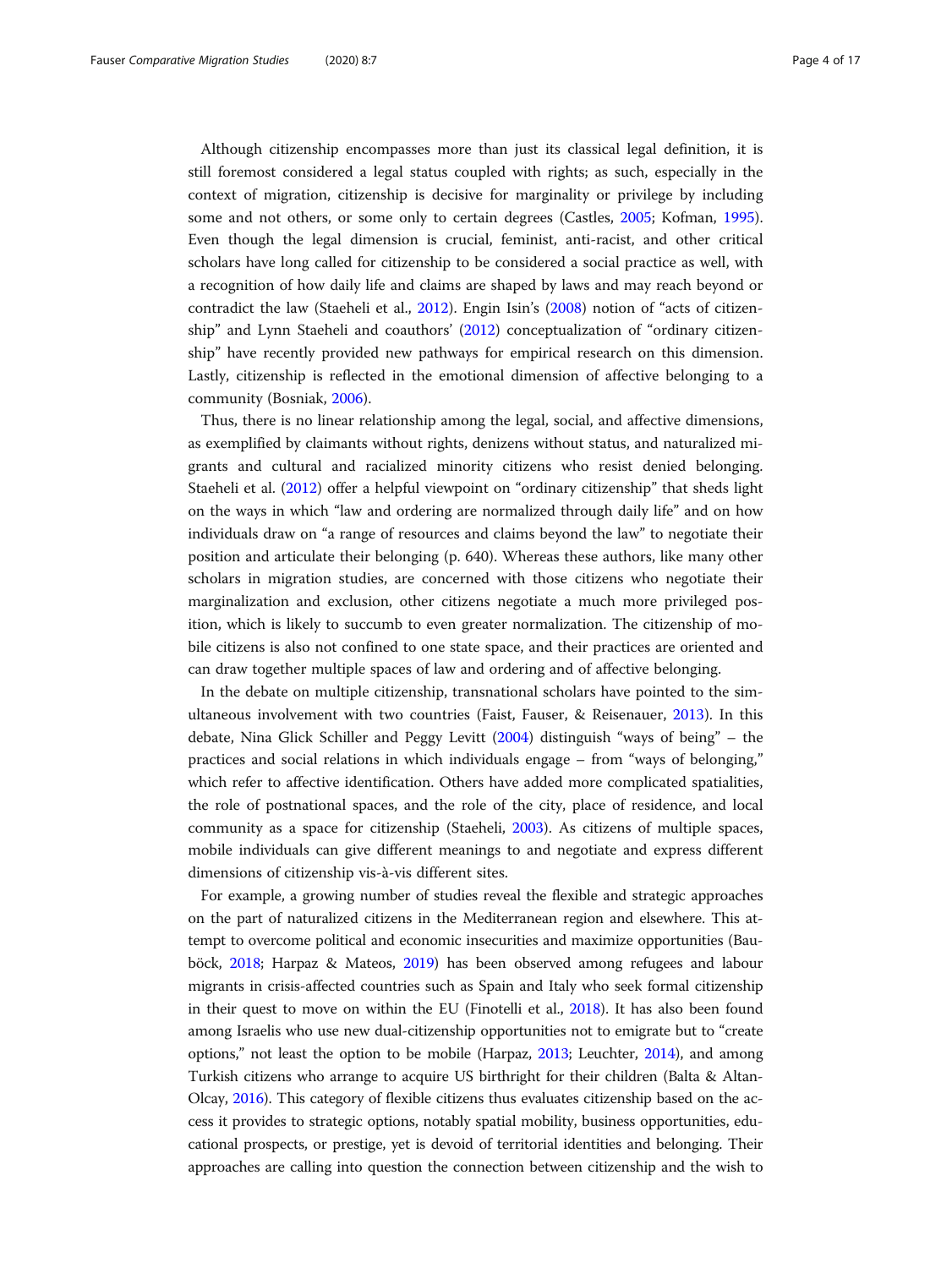stay and to belong (Finotelli et al., [2018](#page-15-0); Harpaz & Mateos, [2019;](#page-15-0) Leuchter, [2014](#page-15-0); Ong, [1999\)](#page-16-0). In the same vein, early transnational scholarship had observed a deterritorialization of identities and thus their decoupling from rights and status (Appadurai, [1998](#page-14-0); Leitner & Ehrkamp, [2006\)](#page-15-0). Some of the literature on privileged lifestyle migration considers its subjects as a prototype of such deterritorialized affiliations as well.

Yet geographers in particular have contended that territory-transcending and multiple citizenships do not necessarily negate the role of territory. In line with parts of the lifestyle migration debate addressed above, they consider that belonging still often ties individuals to territorially defined polities at the sites of immigration or emigration. This relationship is becoming increasingly complex, while the local scale is often particularly relevant to everyday experiences of citizenship and belonging (Leitner & Ehrkamp, [2006](#page-15-0); Staeheli, [2003\)](#page-16-0). Rather than reifying the binary conceptualizations of national–local or origin–destination, citizenship needs to be seen as organized across multiple spatial scales. Yet the spatially diverse legal, social, and emotional dimensions of citizenship cannot be viewed as simply existing in parallel; rather, they must be seen as being interrelated and together influencing mobile individuals' experiences, choices, and agency-making for their entanglements (Faist, [2001](#page-15-0); Isin, [2008\)](#page-15-0). Some transnational scholars in spatial and urban studies have pointed to convoluted interconnections of status, rights, practices, and belonging that cut across and connect various local, national (immigrant), and transnational (emigrant) sites (Staeheli, [2003](#page-16-0)) (Desforges, Jones, & Woods, [2005](#page-15-0); Ehrkamp & Leitner, [2003](#page-15-0)). Others have argued that cross-border practices and belonging often build on local identifications (Guarnizo & Smith, [1999](#page-15-0)). This article will show that the reverse is also true: For German retirement lifestyle migrants in Alanya, it is their emigrant citizenship that greatly facilitates their "spatial privilege" to move and relocate abroad and to develop a sense of (privileged) local belonging while maintaining their option to return. This latter option, in turn, further undergirds the experiences and practices that allow German citizens to stay in Turkey in times of insecurity, when so many other groups are displaced. Although these can be conscious acts, more often than not they reflect the normalized experiences of mobile citizens, invisibly shaped by order and law, that come to the fore with privileged migration.

# Germans on the Turkish coast

This article builds on a study of German citizens in the Turkish city of Alanya, located on the Mediterranean coast. Since the 1990s Alanya has developed as a tourist destination and subsequently into a place for European residents (Balkır & Kırkulak, [2009](#page-14-0)). With a population of 300,000 in the larger area, it hosts between 2 and 3 million tourists every year, as well as an estimated 15,000 Europeans ([www.alanya.bel.tr,](http://www.alanya.bel.tr) accessed 11 November 2013). This figure includes several thousand Germans who rent or own property and live there permanently or temporarily, yet the actual number is unknown.<sup>1</sup> My study concentrates on the majority of German retirees but includes a few of those who are married to Turkish citizens or who have set up a business. In addition, former Turkish "guest

<sup>&</sup>lt;sup>1</sup>According to statistics from the local police department in Alanya, almost 5000 residence permits were issued to German citizens between 1994 and 2013. However, it is unclear how many renewals are included in this number and how many permits are currently valid. National statistics reveal that out of an estimated 90,000 to 120,000 Germans in the country, only about 10,000 hold a Turkish residence permit (Bahar et al., [2009](#page-14-0); İçduygu & Sert, [2009\)](#page-15-0).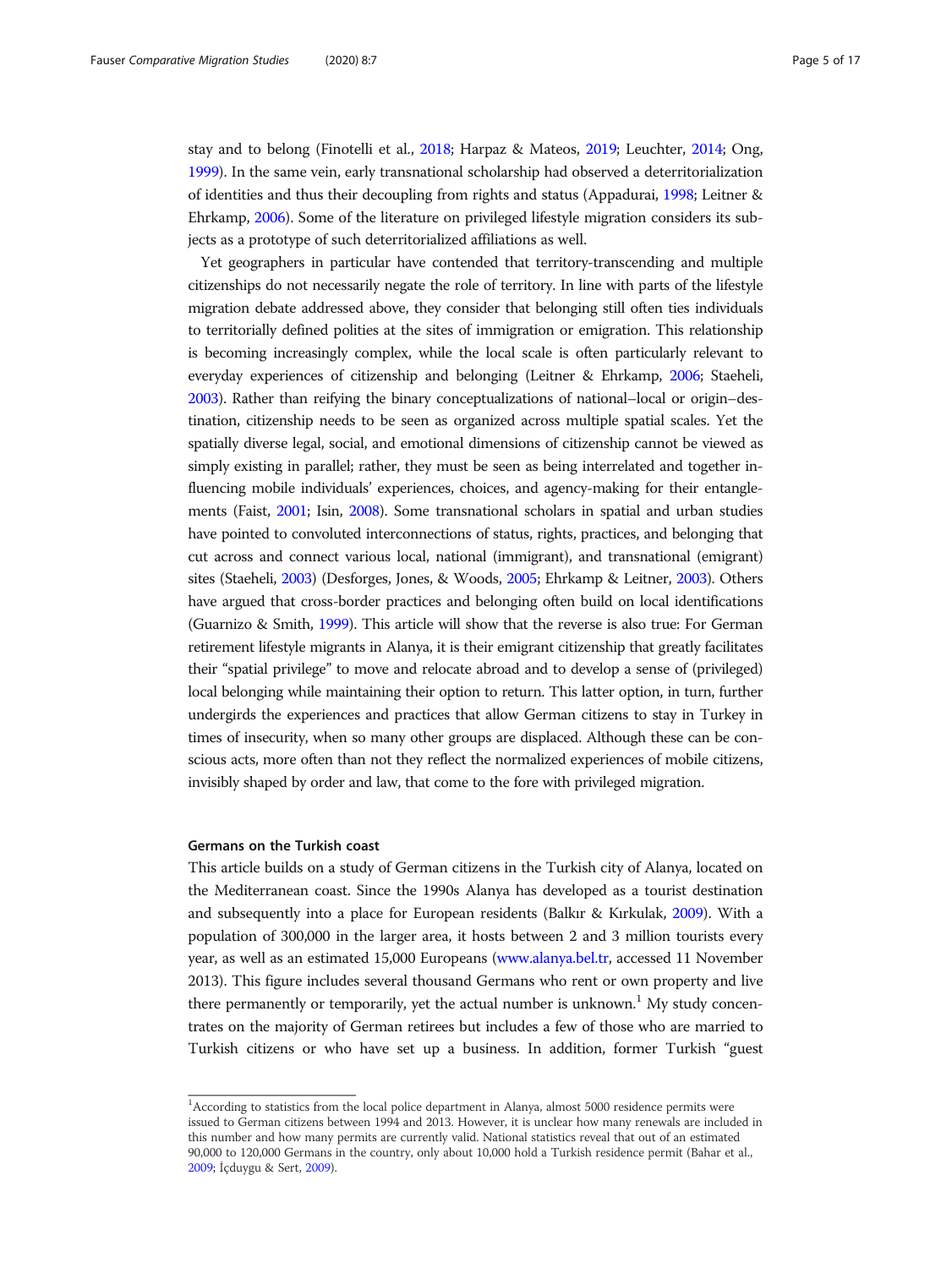workers" and their German-born children have relocated to Alanya (Nudrali & O'Reilly, [2009;](#page-16-0) Südaş & Mutluer, [2006](#page-16-0)).

Lower living costs and warmer climates generally motivate the relocation of Germans for whom Alanya is seen to be a particularly welcoming place. Because of returned migrants and a flourishing tourism industry, many local officials, shopkeepers, and neighbours speak German, which helps to alleviate linguistic challenges confronted in a foreign country. Moreover, local authorities have favourably responded to and promoted the investments and settlements of Europeans, following a generally multicultural agenda (Unutulmaz, [2006](#page-16-0); Fauser, [2020](#page-15-0)). The city offers a cemetery for non-Muslims, the Alanya Yabancılar Mezarliği (Alanya Foreigners' Cemetery), and a municipal foreigners' committee that represents the diverse foreign resident communities, facilitates information exchange, and organizes cultural events such as an annual Christmas market. A German–Turkish association and a German ecumenical Christian association that unite two branches in Alanya and Antalya are also important elements in the local life of the German community.

The data I draw on were collected during three stages of field research, each of which lasted between 2 and 6 weeks, undertaken in 2013 and 2014 and through a revisit in 2018, which allowed me to observe continuities and changes in the context of the conflictive and controversial political and geopolitical situation in Turkey and that country's relationship with Germany. The study comprises narrative in-depth interviews with about 20 individuals, including repeated interviewing across the three field trips. Interviewees were purposefully selected based on their living in Alanya (almost) the entire year and therefore holding a residence permit *(ikamet)*, unlike many studies on lifestyle *(retirement migra*tion) that account for many shorter stays. Several of the interviewees regularly stayed in Germany for one or two months, some visited their families for a week once or twice a year, and others had not been to Germany at all in the past years. The socio-economic profile classified my interlocutors as members of the middle- and lower-middle classes in terms of education, (former) occupation, and income level. Following a reconstructive, qualitative grounded theory approach, the interviews focused on how migrants were negotiating their everyday lives and political and social citizenship in relation to multiple sites and spaces. These data were subsequently transcribed and coded with Atlas.ti to reveal the practices and perspectives articulated by my respondents and to determine how law and institutions may be ordering their lives. These interviews were embedded in a wider ethnography, using participant observation during events, gatherings, and numerous occasional and informal conversations at meetings, lunches, and shared day trips; analysis of documents and internet blogs from the German community; and the results of eight expert interviews with key informants from the German community and local authorities to help better understand the legal and institutional contexts.

Between my first and last field trips, Turkey had experienced a variety of economic and political crises that also concerned its relationship with Germany. Among the major disruptive events were the violent repression of the Gezi Park protests of 2013; the resurfaced Kurdish conflict since 2015; the killing of eight German tourists in Istanbul's historic center through a suicide attack related to ISIL in early 2016; and the attempted coup d'état in July 2016, together with political reforms, a new constitution, and the installation of a presidential system in 2017. These events were accompanied by the arrests, dismissal, and prosecution of tens of thousands of Turkish citizens. Detained in Turkey were also several German and German-Turkish journalists and human rights activists, while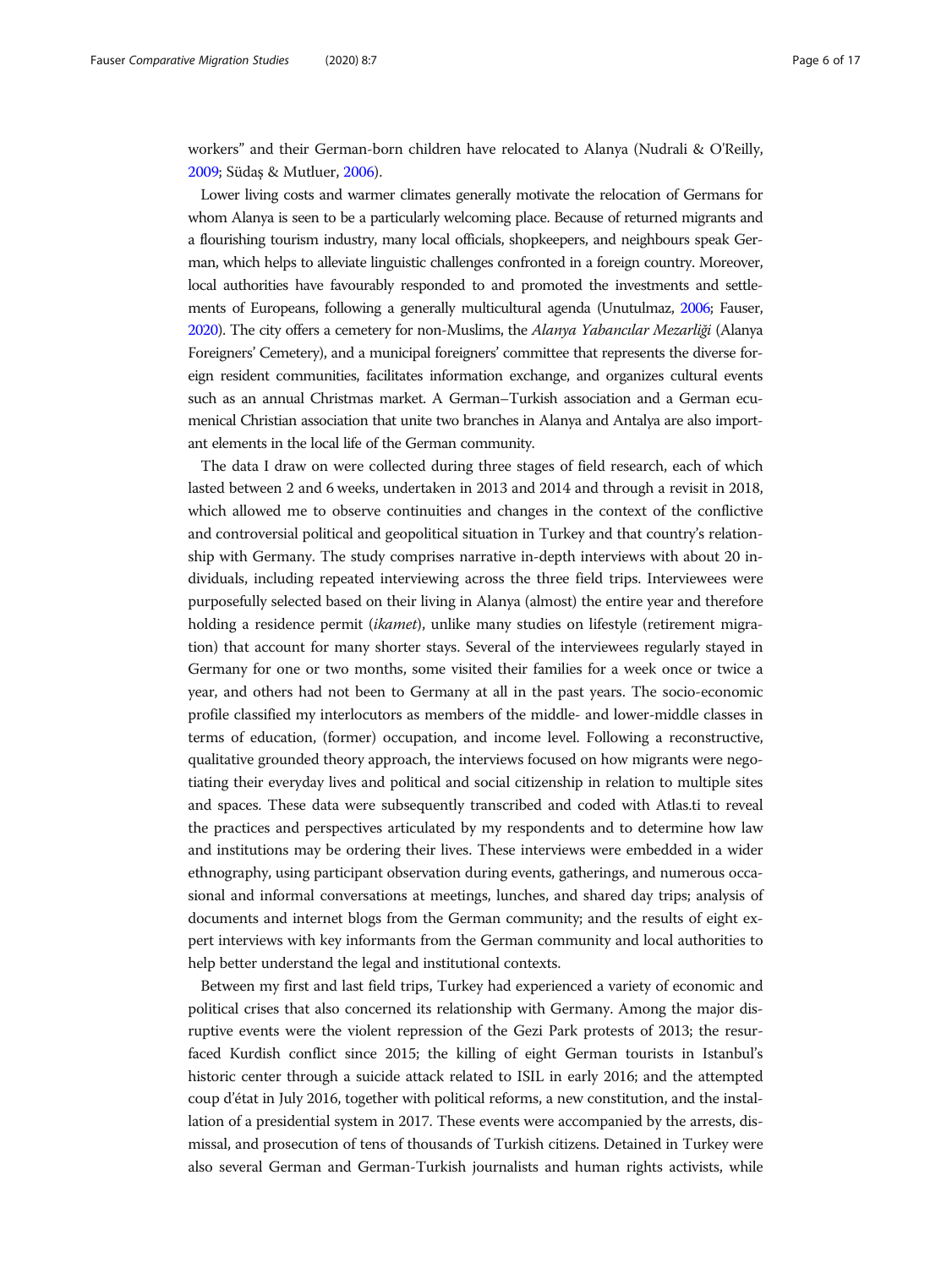others were being stopped or denied entry at the Turkish borders. Germany has granted asylum to some of those who fled from Turkey. Turkish politicians have been barred from campaigning in Germany among their extraterritorial voters. In 2017, the German Foreign Office revised its travel information on Turkey twice, warning that false arrests were possible even in tourist regions and that consular aid was not always allowed access. Turkish state officials responded by warning Turkish citizens against traveling to Germany because of possible racist incidents and verbal attacks there. In 2016, the growing numbers of refugees moving across the region and toward Europe gave way to the EU–Turkey deal, severely criticized by international refugee and human rights organizations for its failure to recognize refugees' needs and rights. The liberalization of visa restrictions for Turkish citizens has not yet taken effect as promised. As early as 2016, between 2000 and 3000 Germans left Turkey (Deutsche Welle, [2016\)](#page-15-0), and the number of tourists had decreased as well. German media frequently reported on Turkey's "tourism crisis" and what some commentators have called "life in the dictatorship" (ZDF, [2016](#page-16-0)).

# Residential security

Whether in times of crisis or in normal times, the acquisition of formal citizenship is the most reliable mechanism when navigating residential security (Finotelli et al., [2018](#page-15-0); Graeber, [2016](#page-15-0); Leitner & Ehrkamp, [2006\)](#page-15-0). Nira Yuval-Davis [\(1991\)](#page-16-0) considers the "spatial right" to enter and remain in a country to be the most basic citizenship right, and Marco Antonsich ([2010](#page-14-0)) argues that the emotional sense of belonging, feeling safe, and being at home and at ease is shaped to a significant degree by the prospect of being able to stay in one place. The notion of "strategic citizenship" has contrasted these notions with the opportunity to be mobile (Harpaz & Mateos, [2019\)](#page-15-0). Yet mobile individuals negotiate their (privileged) citizenship, the legal frameworks and social practices, and senses of belonging in relation to multiple sites that together enable both spatial mobility and residential security.

Formal citizenship acquisition has not been on the agenda of researchers who study lifestyle migrants, but one of the key themes is whether or not these migrants register at their place of residence to become formal local citizens with rights and obligations. Studies have documented that part of this group is too mobile, resembling (long-term) tourists, while another part avoids the registration obligations for reasons of taxation, access to welfare rights in their country of origin, and other bureaucratic hurdles; still others do register, and some also become politically involved (Coldron & Ackers, [2007;](#page-15-0) Kordel & Weidinger, [2019\)](#page-15-0). These flexible, and sometimes abused, strategies (Coldron & Ackers, [2007](#page-15-0)) show how legal provisions are interpreted and handled within a comparatively ample frame, documenting how "a relatively privileged status results in agency" (Kordel & Weidinger, [2019,](#page-15-0) p. 8). In this context, the free-movement rights of European citizens are largely taken for granted and normalized in daily life (Ferbrache & Yarwood, [2015](#page-15-0)). Outside the EU, the case of Germans in Alanya exemplifies the role of emigrant citizenship in facilitating territorial entry and local residence in another country, its recognition and facilitation from the immigration site and locality, and how this too is a normalized experience.

Many Germans in Turkey use visa-free entry, which allows them stays of up to 90 days – an option still not available to Turkish citizens intent on entering Germany – and they spend longer periods on the Turkish coast before they return to Germany for several months and then travel back to Turkey. Because my sampling frame was focused on permanent residents,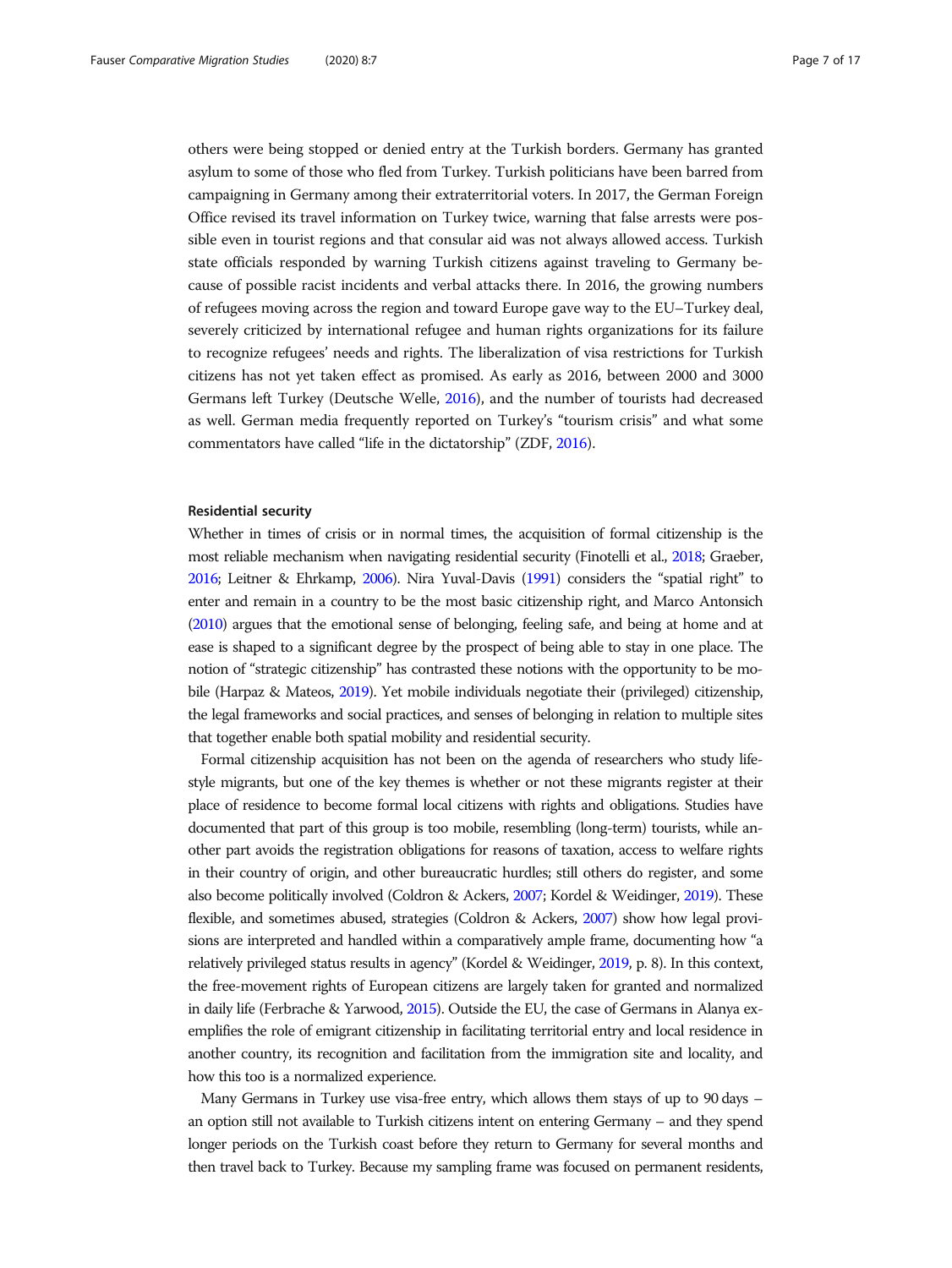all the respondents with whom I conducted in-depth interviews held a residence permit (ikamet). Acquiring Turkish citizenship is quite difficult, and dual citizenship in Germany is subject to a number of restrictions. Since 2014, permanent residence permits have been available to those who can prove uninterrupted residence in Turkey for a minimum of 8 years. Before that, permits were granted for 1, 2, or 5 years. Nevertheless, my interviewees reported that they were able to extend and make permanent their stays in Turkey with few restrictions. As in most countries, residential permission is conditional on the applicant's regular income or savings. Turkish Directorate General of Migration Management explicitly mentions that a pension certificate can proof such an income [\(https://e-ikamet.goc.gov.tr,](https://e-ikamet.goc.gov.tr) accessed 8 November 2017). Thus, German senior citizens who have formally retired because of old age, redundancy, or health issues and who receive a monthly income from the German statuary pension scheme are able to meet the self-sufficiency requirements in Turkey. Within this framework, the interviewees stated that, although it is a relatively bureaucratic procedure, obtaining

a residence permit is not a problem for a European (…) if you can prove either that for every month that you want the permit you have \$500 US in a Turkish bank account … or that you are a pensioner and you receive a pension regularly. (Hans,<sup>2</sup> interviewed 2013 in Alanya).

We have a permit, for 5 years—that's the longest term you can get at the moment. But this is absolutely no problem; you just have to renew it every 5 years. (Wolfgang, interviewed 2013 in Alanya).

Now, I have never heard of anyone who had real problems in receiving a residence permit. (Renate, interviewed 2013 in Alanya).

Moreover, in the past, requesting a permit mandated a trip to Antalya, but this requirement has been facilitated by the installation of a local office, which had originally been housed at the police department but is now at the migration office. This administrative relocation is the result of successful intervention by a local German–Turkish association, as well as mediation by the municipality, and is indicative not only of the bottom-up strategies employed by local foreign residents to advance their local situation but also of the favourable responses by public authorities, especially the local agencies.

Hence, being admitted to Turkey and allowed to remain there is experienced as an uncontested condition. Although the legal frameworks and social practices engaged in by Germans in Alanya involve multiple sites of citizenship, these migrants' choices are usually not articulated in terms of citizenship but through a sense of entitlement that distinguishes them from other migrants.

The resident does not want anything from Turkey other than his residential permit. (...) He brings money for his maintenance. (…) The resident wants, unlike the labour migrant or the asylum seeker, nothing from Turkey; on the contrary, he is bringing something that Turkey urgently needs: money.

This perspective, formulated in an internet blog discussion maintained among Germans in Alanya, was shared in conversations and interviews as part of my case study. In fact,

<sup>&</sup>lt;sup>2</sup>The names of all the interview subjects have been changed.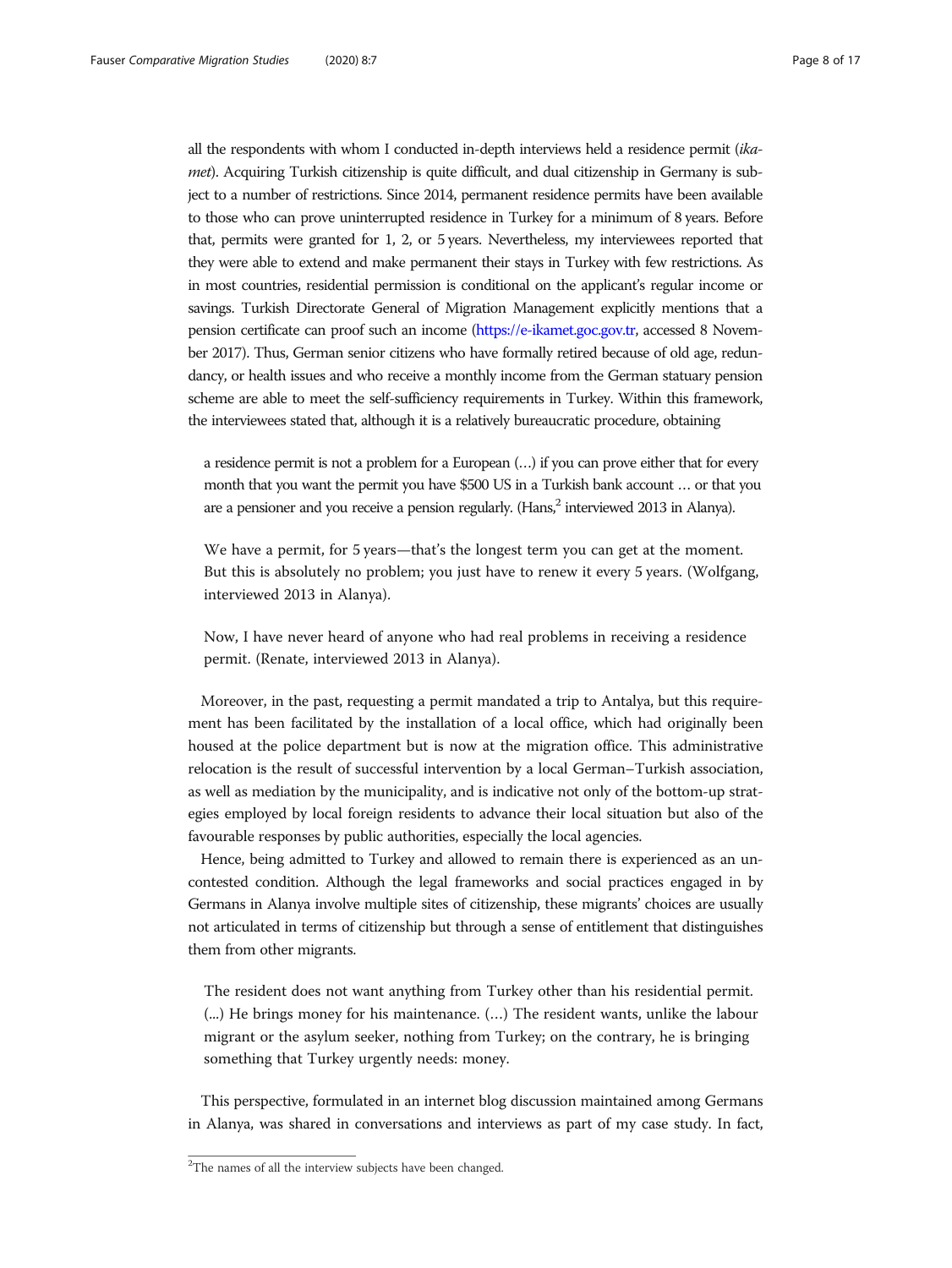the interviewees rarely considered themselves to be migrants, which is similar to the selfdistinction found in comparable research (Croucher, [2009;](#page-15-0) Janoschka & Haas, [2014](#page-15-0)). More importantly, this distinction informs their claim to stay and to be treated accordingly, whereas the skills, labour, and taxes contributed by other migrants seem less worthy. Drawing on their emigrant citizenship status and social entitlements for a better life in another country is largely taken for granted by these lifestyle migrants.

## The privileged belonging of foreign residents in times of turmoil

While counting on residential security, lifestyle migrants are often said to display deterritorialized identities, being weakly attached to and scarcely integrated into the community where they reside (Huber & O'Reilly, [2004;](#page-15-0) King, [2000](#page-15-0)). In contrast, more recent research stresses their local belonging as welcomed foreigners who feel that "[t] hey love us here," as cited by Sheila Croucher in her study of US Americans in Mexico, and this feeling is accompanied by varying degrees of comfort with or awareness of their privileged status (Benson, [2013](#page-14-0); Croucher, [2009](#page-15-0); Hayes, [2015](#page-15-0)). Similarly, my respondents expressed a mode of belonging as welcomed local foreign residents. This mode both becomes more pronounced in *and* shields against current turmoil.

All the respondents expressed a sense of being at home and of belonging when they talked about their chosen residence. Angelika, like many of the others, stressed that "we do have a feeling of Heimat (home) here." In their narratives the German retirees in Alanya emphasized that they are leading active lives with many meaningful social relationships, often with other Germans and, to a degree, with the local population. Although the majority of the retirees spoke little Turkish, this language barrier did not prevent social contact with members of the local (Turkish) population or a sense of feeling at home – a finding supported by survey data from the region (Bahar et al., [2009](#page-14-0)). Many local Turks speak German or English, which is very useful in everyday communications not only with official institutions and services but with neighbours, according to many narratives. My respondents also stressed what a comfort it was to have affectionate social relations that relied on only basic language skills and that they attributed to the culture of Turkish hospitality as an everyday experience. However, these relationships were usually distinguished from deep friendships, which, according to the interviewees, are difficult to establish because of the limited language skills and cultural and religious barriers. Taken together, however, all these factors lead to a sense of rootedness.

In fact, many, like myself, feel rooted here now. (…) You need to have social contacts. In Germany, too, but especially abroad, otherwise you grow lonely, right? And in this sense, I feel very rooted here now. (Renate, interviewed 2013 in Alanya).

A good example of such rootedness is the case of Monika and Klaus, who live in a small village in the outskirts of Alanya. There are many Turkish families living in their village, both younger and older couples with children and grandchildren, including a few young German women who are married to Turkish citizens. Although Monika and Klaus know very little Turkish, they speak highly of their neighbourhood relations, as well as of other social contacts outside the village, shared mainly with other Germans. They are also feeling increasingly distant from political and social affairs in Germany while not identifying as Turkish either: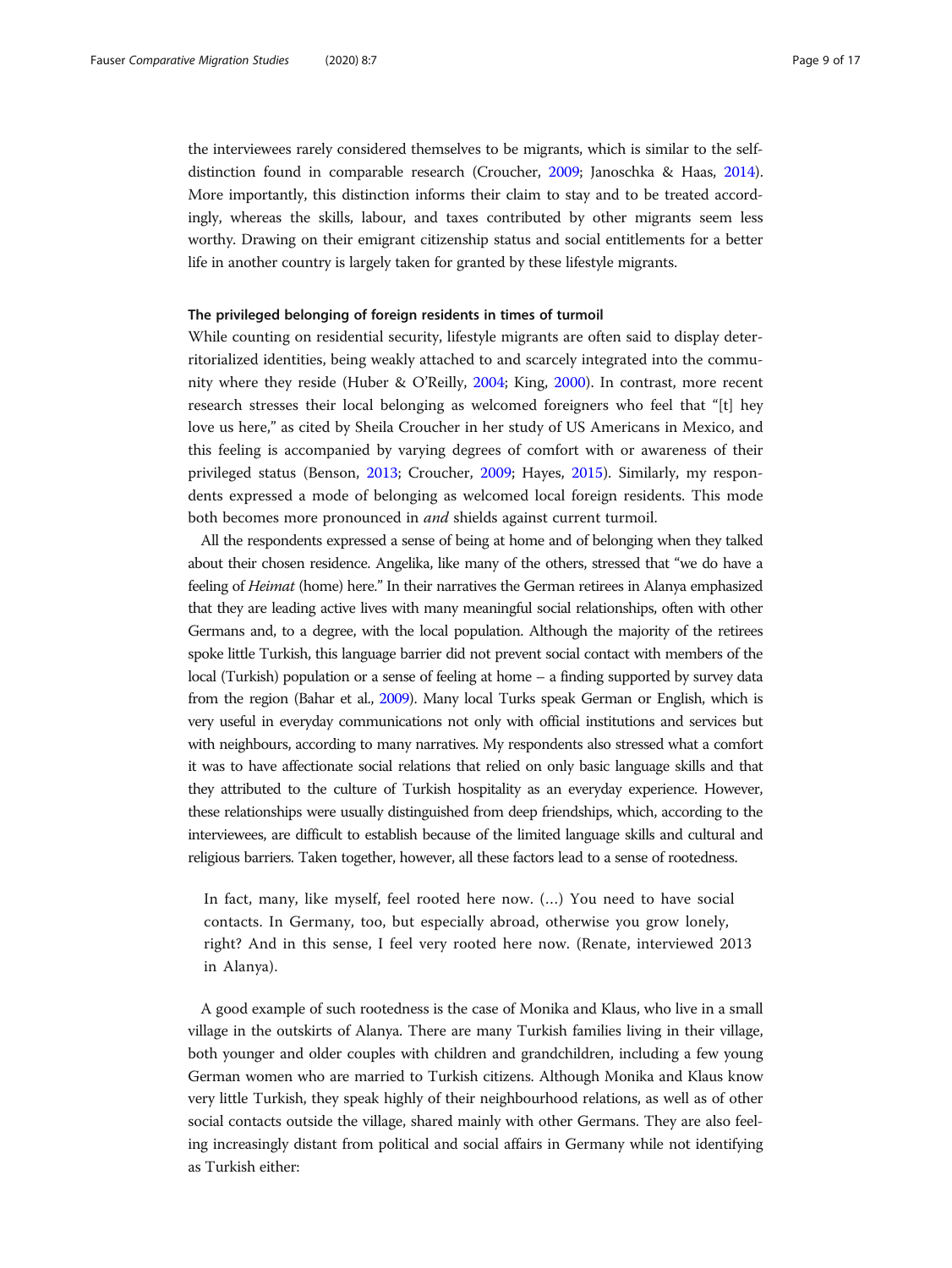In our village, where they know us, where we also somehow belong, but we would never say that we are Turkish or so, we are still guests, and we are being treated like guests, and being treated like guests is a preferential treatment.

When they expressed their sense of local belonging and of being at home, the German respondents in Alanya did so with reference to their special status as guests or foreigners and often as European, yet as residents. Many of the narratives emphasized that belonging relates to a particular place, its physical qualities and landscape, the local population's culture and hospitality, and the Germans' social ties with Turkish locals. This is experienced as part of a generally hospitable local cultural environment in which a German's material and symbolic resources are particularly highly regarded. However, more meaningful friendships and an active social life are predominantly found in the company of other Germans. At the same time, the foreigners' local belonging is far from becoming Turkish, both in terms of formal status and national identification.

This sense of belonging as privileged foreign local residents further translates into a tendency to refrain from political involvement and comments. In 2013, when I asked my interviewees whether they would want to vote in local elections, few said they would. A similar result was found in a survey where only 25% of the German respondents in Alanya reported an interest in voting in the local elections (Balkır & Südaş, [2014\)](#page-14-0). My interviewees explained that their reluctance to vote was due to their poor language skills and their limited knowledge of domestic and local dynamics and political traditions. Their general view was that foreigners should stay out of Turkish affairs. Several of the interviews conducted 5 years later showed that this position had become more pronounced.

On the one hand, feeling welcome as a foreign resident is reflected in the emphasis on the experience "that we as foreigners are not affected" by domestic political tensions or international conflict. In 2018, all my respondents stated that "nothing has changed for us" and that there was no need to return to Germany in response to external circumstances. On the other hand, many had become more cautious about expressing their political opinions. In order not to raise suspicion among their neighbours and other locals, some even did not dare to mention Turkish President Erdoğan's name when talking in public, not even on their private balconies; instead, they referred to him by a randomly chosen German surname. The fact that this practice is commented on in blogs indicates that it is a fairly widespread strategy, although several of the comments show that other Germans consider this practice ridiculous and unnecessary because freedom of speech exists in Turkey too. This is a good example of the divergent views with respect to how foreign residents conceive of the political tensions and their consequences for their own lives. However, there is general agreement that Turkish politics is an internal affair in which foreigners should not intervene, even if they are permanent residents with no intention to leave.

On the contrary, all my respondents said they felt safe and protected, not least because of the local authorities' efforts. One example is the fact that the Saint Nicholas community is now protected by police during religious services and meetings, which is not regarded as a reflection of insecurity or threat, but as a sign that the local authorities are being watchful and are willing to protect the community. In an interview with the Catholic radio station Domradio, the priest of the Antalya branch expressed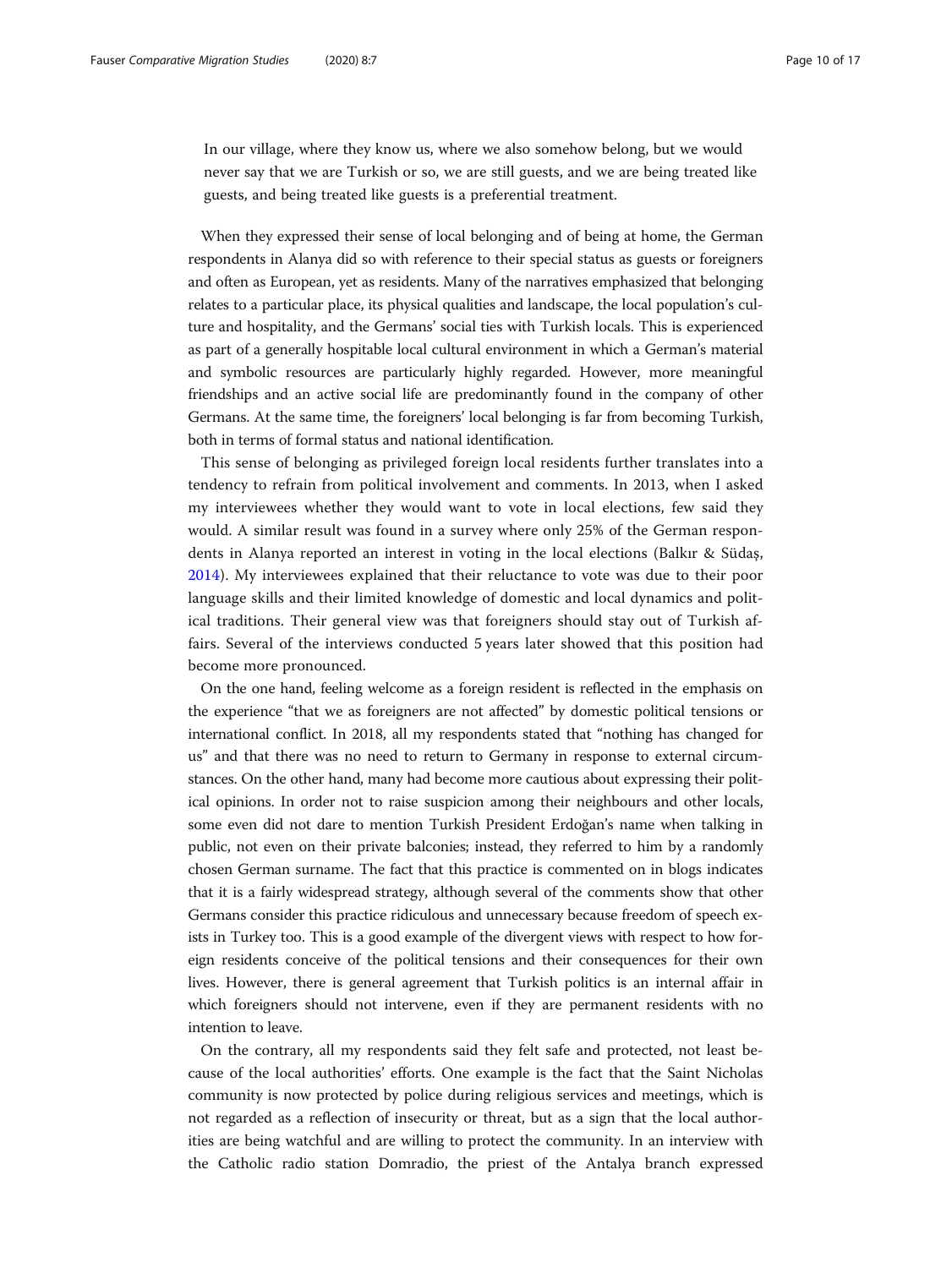reasoning similar to that of other Germans in Alanya. When asked about the life of a Christian community in an Islamic country, the priest said:

When our community was founded 12 years ago, those who wanted to found the community received support from Ankara, to be granted legal status. It was not the legal status of a religious minority, but at least an association according to Turkish law was founded with the name Saint Nicholas Church (…). This allows us to practise our Christian faith without interference. (…) We also realize that the local authorities attach importance to a dignified burial of Christians. And since March [2016], the Christian community has been receiving police protection for all its ceremonies without request. This is the case all over the country. Our people of Saint Nicholas appreciate this very much and find it comforting. In sum, we do not face any obstacles (Domradio, [2016\)](#page-15-0).

In the same vein, the interviewees in Alanya stated that they actually felt particularly welcome, given the continued support in times of crisis. In this situation, their condition again contrasts with that of other migrants, notably with that of the many Syrian refugees being hosted in Turkey. On at least one occasion, when a boat bearing a group of refugees from Syria arrived on Alanya's coast, the 154 passengers were given food and drink, after which a bus took them to other Turkish provinces outside the tourist areas. Many of my respondents had heard about this treatment, but none of the people I spoke with said they found it strange. The reason given by everyone who commented on the country's response to the arrivals was that the refugees were poor and might beg for money, thus disturbing the tourists. Through this narrative, the retirement lifestyle migrants implicitly reinforced the notion that their particular status as welcomed foreign residents differed greatly from that of other (migrant) groups. Hence, their claim of local belonging operates within the confines of foreign residents and sets them apart from Turkish citizens and also from refugees and labour migrants who have fewer material and symbolic privileges.

# Safeguarding the option to return

Local belonging is also documented in studies showing the predominance of emigrants' intention to stay. For instance, a study among Germans on the Spanish island of Mallorca found that 78% of the respondents wished to remain there (Kaiser, [2011,](#page-15-0) p. 278). Other data reveal somewhat lower inclinations among Germans in Spain, depending on whether they lived abroad temporarily or more permanently (Kordel & Weidinger, [2019](#page-15-0), p. 8). Scenarios of return have made reference to enhanced care needs, inadequate or inaccessible care services, and decreasing well-being abroad; a drastic drop in exchange rates; and overdevelopment (Hardill, Spradberry, Arnold-Boakes & Marrugat, [2005](#page-15-0); McWatters, [2009\)](#page-16-0). Few researchers have investigated the negotiations regarding the options to stay or to return. Hardill and her coauthors [\(2005\)](#page-15-0) are among the few who have documented how British seniors stay on in Spain in spite of health and financial strains. So far, political insecurities and economic crises have not been considered.

Hence, similar to what other studies have reported, my respondents stressed that they wanted to stay, although even in 2013 they had noted that at some point their health situation and the economic and political instabilities in Turkey might make it necessary for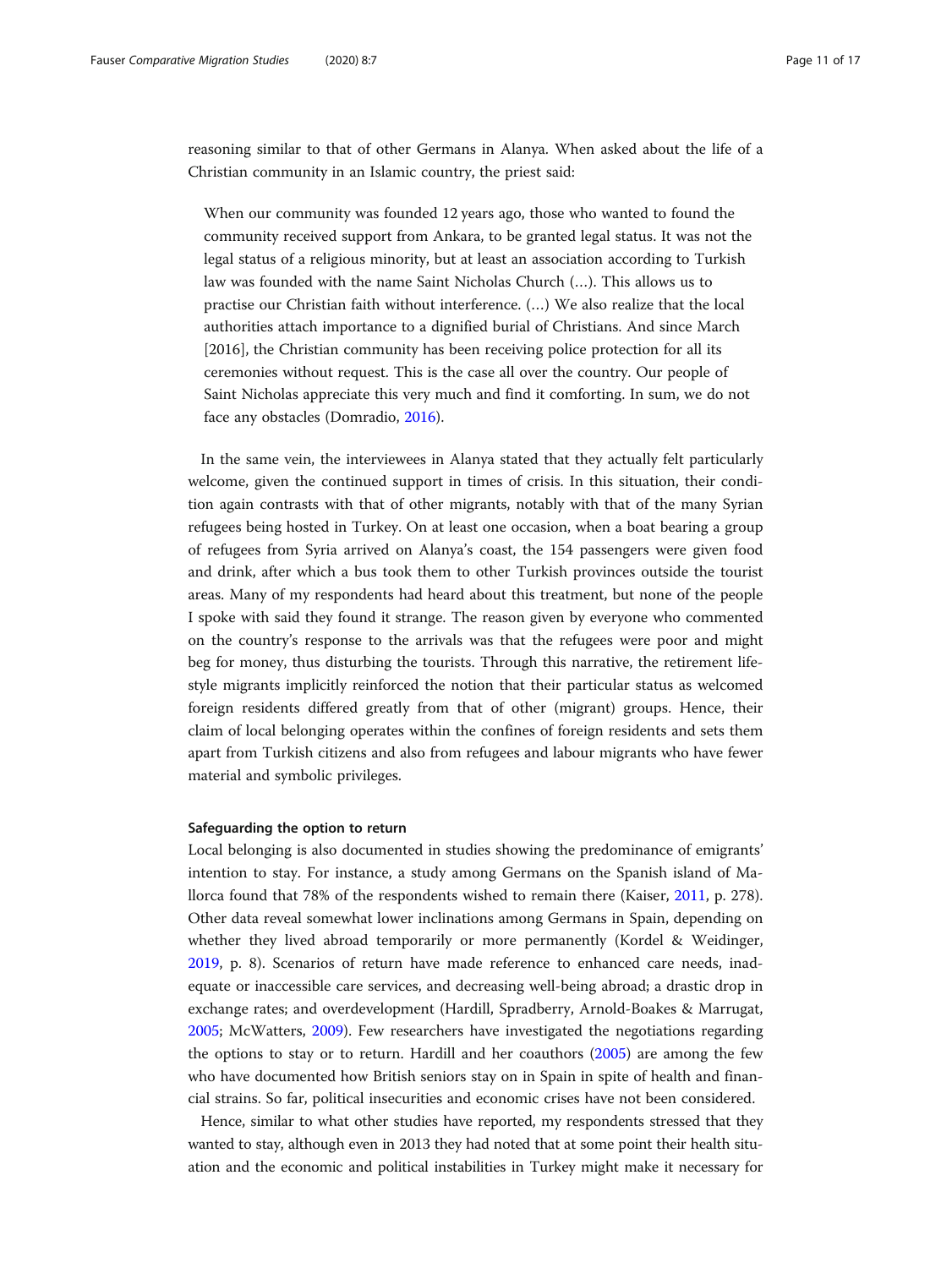them to return to Germany. In my interviews and in many more informal conversations, the country's increasing Islamization and nationalization were recurrent topics. Still, on revisiting Alanya in 2018, I met many of those I had spoken with 5 years earlier; the rest had either died or had left because appropriate solutions to their deteriorating health were not available where they lived in Turkey. Paradoxically, however, the local place attachment of those who stayed was facilitated by their emigrant citizenship both in legal terms and in their social practices, whereas only one of my interviewees made mention of state citizenship. Rather, their residential strategies for keeping or arranging for a home back in Germany indicated that Germans in Alanya keep their option to return open. Citizens' right to return to their country of citizenship, by contrast, is part of the everyday normalization of citizenship (Staeheli et al., [2012\)](#page-16-0) and the unacknowledged privilege (McIntosh, [2010](#page-16-0) [1989]; Twine & Gardener, [2013b\)](#page-16-0) of mobile individuals.

About half my sample of German citizens in Alanya still had an official address in Germany, and most of them also still had an apartment there. Others had sold their house or given up their apartment in Germany in exchange for one in Alanya. Surprisingly, some of those who had done so eventually began renting or buying an apartment in Germany again several years after their relocation to Alanya. For example, during our long conversation, Peter stated that he and his partner had bought their apartment in Alanya after carefully preparing for their relocation abroad and visiting several Mediterranean countries. They had chosen Alanya because of the housing prices and infrastructure and the existing health care facilities, and because they had liked the city during their stays. Peter told me that he wished to be buried in Alanya and had in fact already made the necessary preparations; however, he was also afraid that it might not be possible to deal with any complications resulting from deteriorating health in his preferred place of living, especially if he should need long-term treatment. Much later in the conversation, Peter stated that several years after relocating to Alanya, he and his partner had secured an affordable apartment in a housing cooperative (Wohnungsbaugenossenschaft) in Germany. This decision was based on the increasing Islamization of Turkish politics, which seemed to make it necessary to have an exit option. In a recent blog comment, a woman who had just settled in Alanya reported a similar strategy, telling her readers that looking for a place to rent in Germany now was a wise decision for her and her family, which "considering the many problems in Turkey [is] perhaps the better way."

These examples show that although these migrants usually plan to stay abroad, they also develop strategies that might facilitate their eventual return. Many of my respondents kept an official address for administrative purposes and to avoid problems with their pension fund and health insurance, often in response to the bureaucratic hurdles they encountered as emigrant citizens when dealing with German institutions. Some had kept the apartments they rented or owned in Germany so they could visit family and friends or spend time in Germany during the hot Turkish summers. Peter and others had secured a place only a few years after moving abroad. Having a German address and home was regarded as a safeguard to protect themselves against potential risks – "you never know" being an oft-heard explanation.

Jutta and Dieter, whom I interviewed in May 2018, told me how much they enjoyed their spacious apartment in Alanya, which they had bought some years earlier. They also told me that they had no reason to leave Alanya despite the fact that they were critical of the political situation in the country. They had sold their house and car in Germany,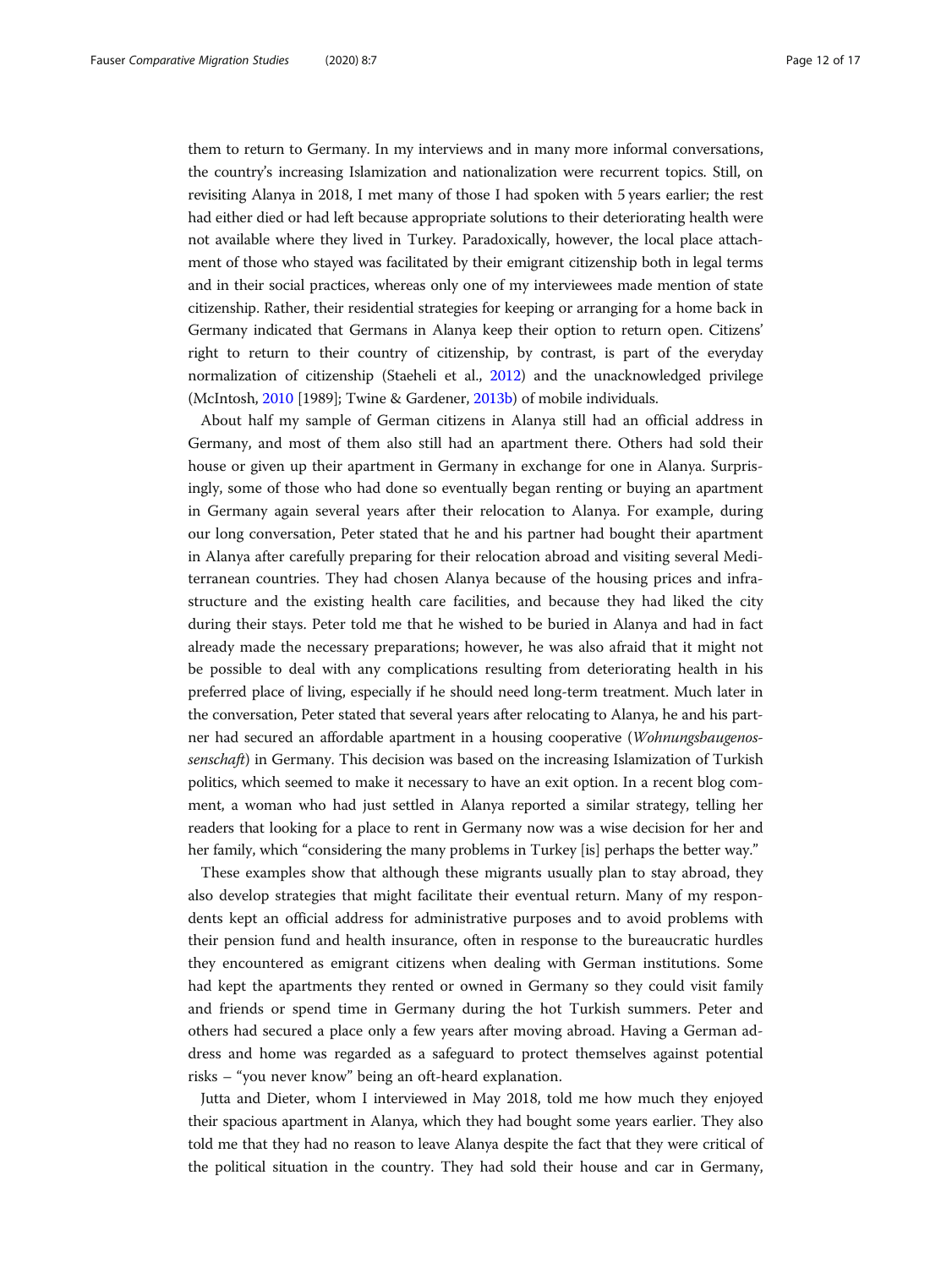rented a container to store some of their belongings, and brought with them to Turkey only the most important appliances for everyday use and some keepsakes. Over the past 5 years, they had stayed with close friends during their visits to Germany, where their children and other family live, but they no longer wanted to inconvenience them. Shortly before our conversation, they had started renting an apartment in Germany. Reflecting on the recent political events, the couple told me that they had in fact considered selling the apartment in Alanya, but they repeatedly stressed that this did not mean they wished to return. Instead, their plan was to rent an apartment in Alanya that would allow for spontaneous departure if necessary. Because of the slump in the real estate market due to the political situation and because of increasingly unfavourable exchange rates, they had to keep the apartment, at least for the time being. The couple stressed that they felt at home there and that the situation in Turkey seemed to be stabilizing. When asked whether they were planning to stay or return, they stated that they had agreed to leave that question open and that they wanted to keep their life "light," unburdened by the numerous things they would have to move from one place to another. This was Jutta and Dieter's way of saying that they were making the choice not to make a choice and that the flexibility of their lifestyle would allow them to respond to future opportunities and challenges.

Similarly, in our conversations in 2013, I asked Christa whether she was planning to stay or return to Germany at some point, and she replied that she would stay:

(…) that is, as long as I am healthy enough and the political situation is bearable (…). Of course, I have my place in Germany that I won't give up.

# M: So you have an apartment or an address?

I have a small apartment. (…) And then, it is like, the apartment is really nicely furnished, and if I really wanted to go back, if I even wanted to or had to, I would not have an apartment, and finding something quickly and buying furniture and everything else that is necessary … All my friends said, "Keep the apartment." That'll always be my refuge.

Later, in 2018, Christa, now age 83, was still living in Alanya and is keeping her apartment in Germany, where she goes three times a year for about a week each time. She stated that she would leave her Turkish home only if her health deteriorated to a point where she could no longer live her independent life. Although not particularly happy with the recent developments in Turkish politics, she emphasized that it barely affects her as a foreigner. When asked about her German refuge during our earlier conversation in 2013, her reply was similar to that of many others: "You never know what will happen."

The Germans in Alanya believed that their lives as local foreign residents will remain unaffected by political changes and turmoil. To different degrees, they also expressed concern that this might change, and some responded more actively to this insecurity by working toward an option to return to Germany. However, only one of the interviewees explicitly related her secure position of being able to leave anytime to her citizenship. Brigitte and her husband had sold their apartment and the car they owned in Germany. Unlike most of my other respondents they had given up their formal address and had relocated to Alanya to build a new life in the sun. They keep in touch with only a few friends in Germany whom they visit every 2 or 3 years, if at all. Brigitte has little interest in German affairs, speaks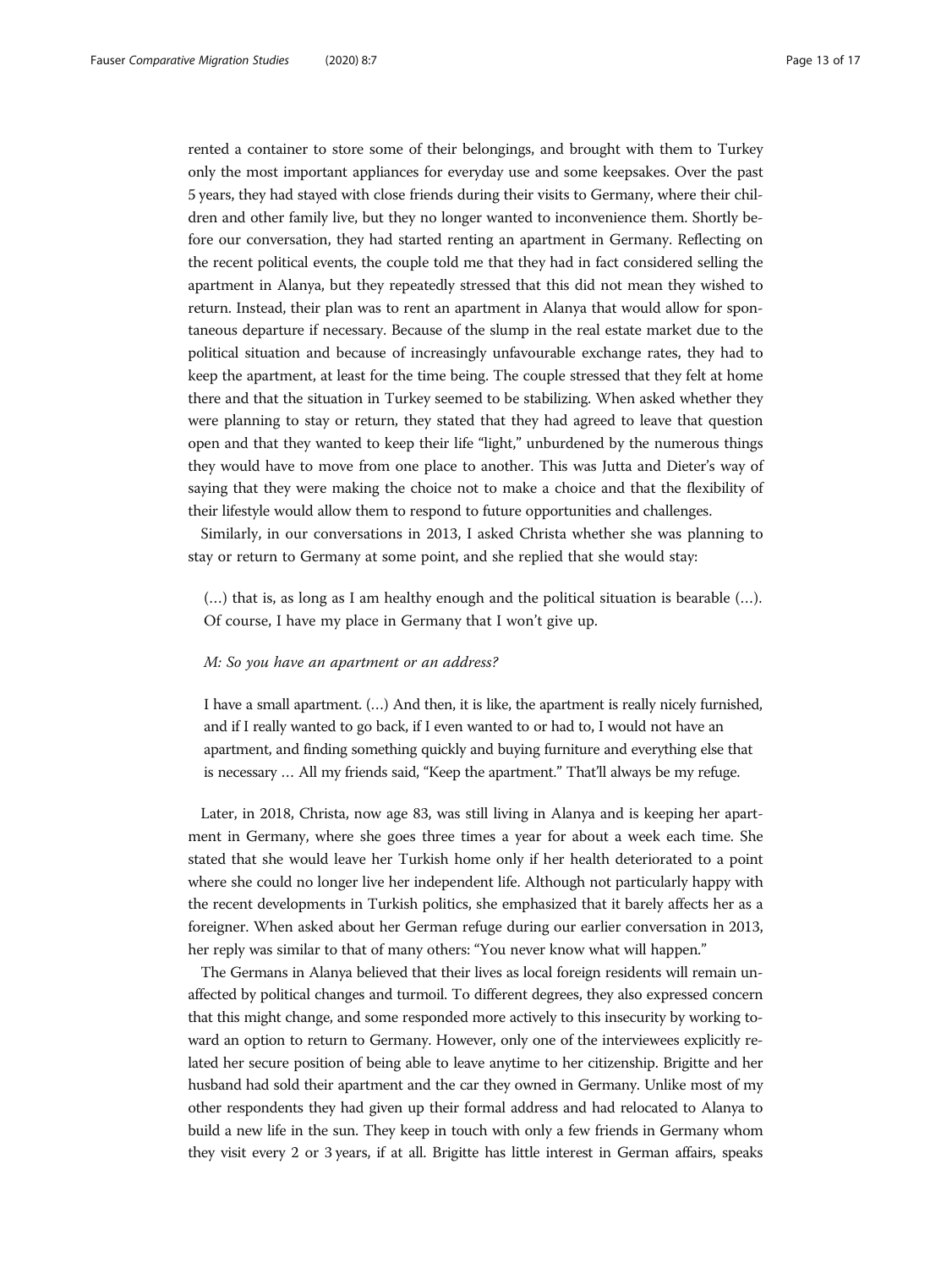rather unfavourably of the country, politicians, work life, and social relations in general, and does not vote. However, when I asked her in 2013 about her citizenship and whether she would ever consider taking up Turkish citizenship – in which case she would probably have to renounce her German citizenship – Brigitte stated that she would never do so because "if a civil war breaks out here, we [would] be flown out."

Brigitte's statements, like those of many others, reflect a certain perception of insecurity in Turkey. However, she was the only respondent to explicitly mention the benefits of their citizenship. Although she no longer has a home or official address in Germany, she regards her German citizenship as a form of insurance that she would be rescued in the event of an outbreak of violence. Similarly, scholars have identified the strategic value of a (Western) passport as an "insurance policy" for individuals who see their home states as less secure, including Turkish citizens, because such passports allow admission to a safe country (Balta & Altan-Olcay, [2016;](#page-14-0) Harpaz, [2013](#page-15-0); Jeffery & Murison, [2011\)](#page-15-0). In contrast, German lifestyle migrants' social practices are not strategically planned but rather emerge in response to changing opportunities, constraints, and insecurities. Importantly, these responses do not follow instrumental strategies but result from the emigrants' "natural" options. Thus, for the majority of my interviewees, having a refuge reflects their natural confidence in the return option, one that is legally premised on formal citizenship but not explicitly mentioned in their conversations. Rather than being strategically planned, it is the unnamed spatial right, a privilege to return to a safe country that paradoxically allows them to stay abroad.

# Conclusion

The Germans' local residence and sense of belonging in Alanya are made possible by their emigrant citizenship and its interconnectedness with immigrant and local laws and institutions. Together, the entangled sites of citizenship shape a specific experience of local belonging associated with foreignness as a particularly privileged condition that in times of crisis will shield them from insecurity and allow them to "seek refuge" in Germany. Although premised on the right of citizens to return to their country of origin, this right is left unspoken. However, they do not necessarily choose the option to return. Rather paradoxically, this option serves as an "insurance policy" and allows them to stay abroad. Thus, privilege can serve as a key to understanding global and local inequalities in that it brings aspects to the fore that are often "masked" (Twine & Gardener, [2013b\)](#page-16-0). A focus on privileged migration also sheds light on the return option as a neglected aspect in the study of emigrant citizenship.

German and other (usually northern) European lifestyle migrants who move to the southern coasts constitute a small segment of the current movements across the Mediterranean region. Many other migrants are moving in the opposite direction to seek protection or economic opportunities. Scholarship on these categories of immigrants has drawn attention to the "spatial rights" to enter and remain in a country as the most basic rights of citizenship (Yuval-Davis, [1991\)](#page-16-0). Turkish immigrants in Germany have acquired formal citizenship in order to secure residential security and equal rights over the course of their settlement, which involves different senses of belonging (Ehrkamp & Leitner, [2003](#page-15-0)). Similarly, recent empirical studies suggest that seeking security is one of the main reasons for acquiring citizenship for people in European countries that are severely hit by economic and financial crises (Graeber, [2016\)](#page-15-0). However, the association of citizenship with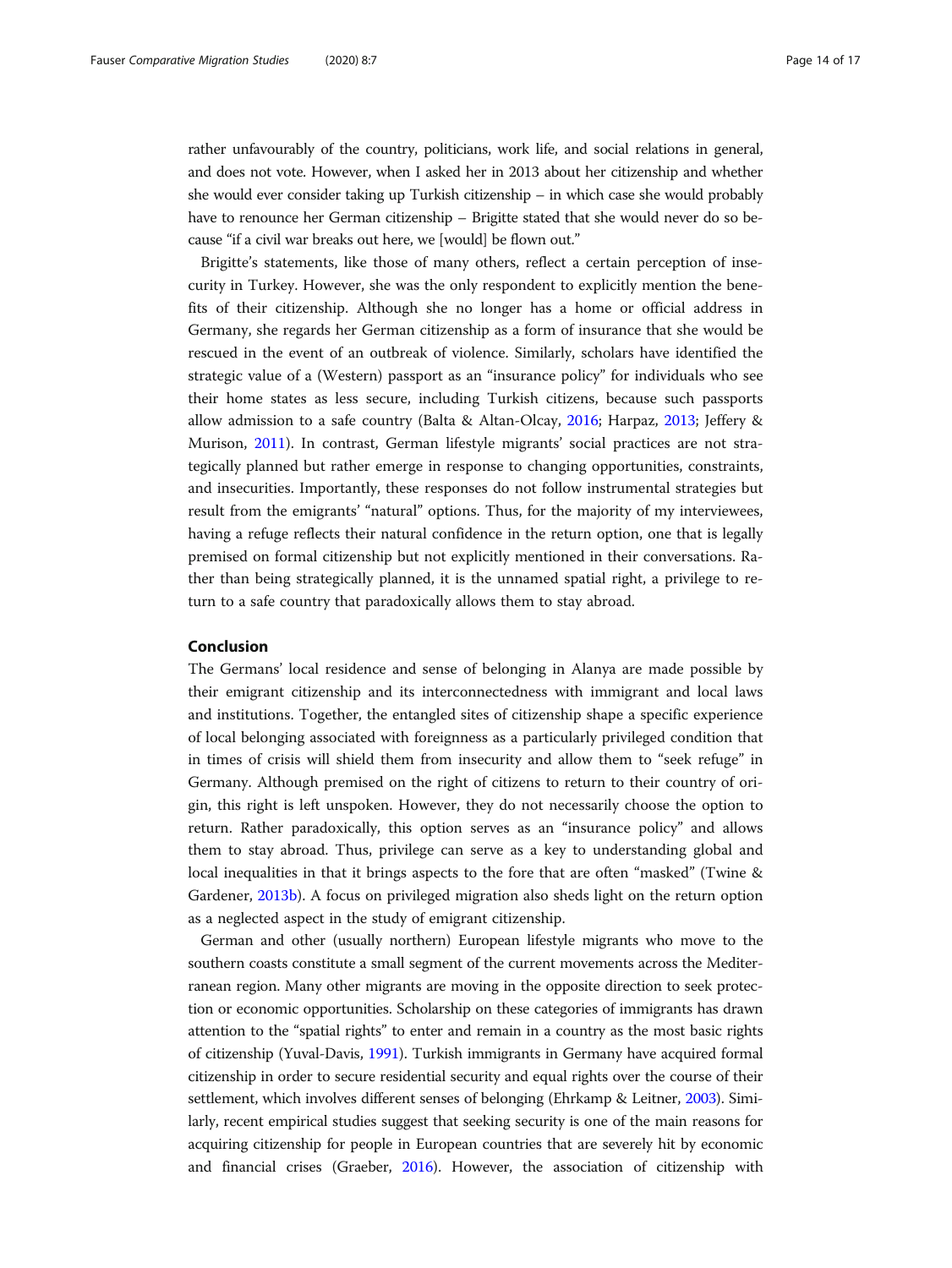<span id="page-14-0"></span>settlement is being contested by research that theorizes "strategic citizenship" (Finotelli et al., [2018;](#page-15-0) Harpaz & Mateos, [2019](#page-15-0); Ong, [1999\)](#page-16-0). Scholars have shown how naturalized European citizens draw on their free-movement rights to move on to other European countries (Ahrens et al., 2016). In so doing, they join individuals who take advantage of the extension of dual citizenship without (permanent) residence, drawing on ancestry, business investments, or temporary stays in their endeavor to access free travel and mobility. The "strategic citizenship" argument posits a deterritorialized value of citizenship that is specific to European and other privileged (Western) passports (Harpaz & Mateos, [2019\)](#page-15-0). Such deterritorialized value exists for individuals who were born into the uncontested status of a privileged citizen. Rather than being acquired strategically, this privilege is a naturalized experience and practice that goes along with, and in fact facilitates, local belonging and staying on abroad, not least through the option of a safe return.

#### Acknowledgements

not applicable.

#### Author's contributions

Single-authored. The author read and approved the final manuscript.

#### Author's information

Not applicable.

#### Funding

Field research for this paper was supported by grants from the Faculty of Sociology, Bielefeld University.

#### Availability of data and materials

The data used for this manuscript is subject to privacy regulations and not available to the public. Data is handeled and archived according to the ethical guidelines of Bielefeld University.

#### Competing interests

The author declares that she has no competing interests.

## Received: 21 December 2018 Accepted: 16 September 2019 Published online: 13 February 2020

#### References

Ahmed, A. (2015). Retiring to Spain. Women's narratives of belonging and community. Bristol: Policy Press. [https://doi.org/10.](https://doi.org/10.2307/j.ctt1t896fb) [2307/j.ctt1t896fb](https://doi.org/10.2307/j.ctt1t896fb).

Ahrens, J., Kelly, M., & van Liempt, I. (2016). Free movement?: The onward migration of EU citizens born in Somalia, Iran, and Nigeria. Population, Space and Place, 22(1), 84–98. [https://doi.org/10.1002/psp.1869.](https://doi.org/10.1002/psp.1869)

Amit, V. (Ed.) (2007). Going first class?: New approaches to privileged travel and movement. Oxford, New York: Berghahn Books. Anthias, F. (2012). Hierarchies of social location, class and intersectionality: Towards a translocational frame. International Sociology, 28(1), 121–138. <https://doi.org/10.1177/0268580912463155>.

Antonsich, M. (2010). In search of belonging: An analytical framework. Geography Compass, 4(6), 644–659. [https://doi.org/10.](https://doi.org/10.1111/j.1749-8198.2009.00317.x) [1111/j.1749-8198.2009.00317.x](https://doi.org/10.1111/j.1749-8198.2009.00317.x).

Appadurai, A. (1998). Modernity at large: Cultural dimensions of globalization, (4th ed., ). Minneapolis: University of Minnesota Press.

Bahar, H. İ., Laçiner, S., Bal, İ., & Özcan, M. (2009). Older migrants to the Mediterranean: The Turkish example. Population, Space and Place, 15(2), 509–522. <https://doi.org/10.1002/psp.528>.

Balkır, C., & Kırkulak, B. (2009). Turkey, the new destination for international retirement migration. In H. Fassmann, & D. Lane (Eds.), Migration and mobility in Europe: Trends, patterns and control, (pp. 123–143). Cheltenham: Edward Elgar.

Balkır, C., & Südaş, İ. (2014). Guests and hosts: European retirees in coastal. Turkey: Insight Turkey, 16(4), 123-142.

Balta, E., & Altan-Olcay, Ö. (2016). Strategic citizens of America: Transnational inequalities and transformation of citizenship. Ethnic & Racial Studies, 39(6), 939–957.

Bauböck, R. (2018). Debating transformations of National Citizenship. Cham: Springer. [https://doi.org/10.1007/978-3-319-92719-0.](https://doi.org/10.1007/978-3-319-92719-0)

Benson, M. (2013). Postcoloniality and privilege in new lifestyle flows: The case of north Americans in Panama. Mobilities, 8(3), 313–330. [https://doi.org/10.1080/17450101.2013.810403.](https://doi.org/10.1080/17450101.2013.810403)

Benson, M. (2016). Deconstructing belonging in lifestyle migration: Tracking the emotional negotiations of the British in rural France. European Journal of Cultural Studies, 19(5), 481–494. [https://doi.org/10.1177/1367549416631554.](https://doi.org/10.1177/1367549416631554)

Benson, M., & O'Reilly, K. (Eds.) (2009a). Lifestyle migration: Expectations, aspirations and experiences. Farnham: Ashgate.

Benson, M., & O'Reilly, K. (2009b). Migration and the search for a better way of life: A critical exploration of lifestyle migration. The Sociological Review, 57(4), 608–625. <https://doi.org/10.1111/j.1467-954X.2009.01864.x>.

Benson, M., & O'Reilly, K. (2018). Lifestyle migration and colonial traces in Malaysia and Panama. London: Palgrave Macmillan. Bosniak, L. (2006). The citizen and the alien. Princeton and Oxford: Princeton University Press.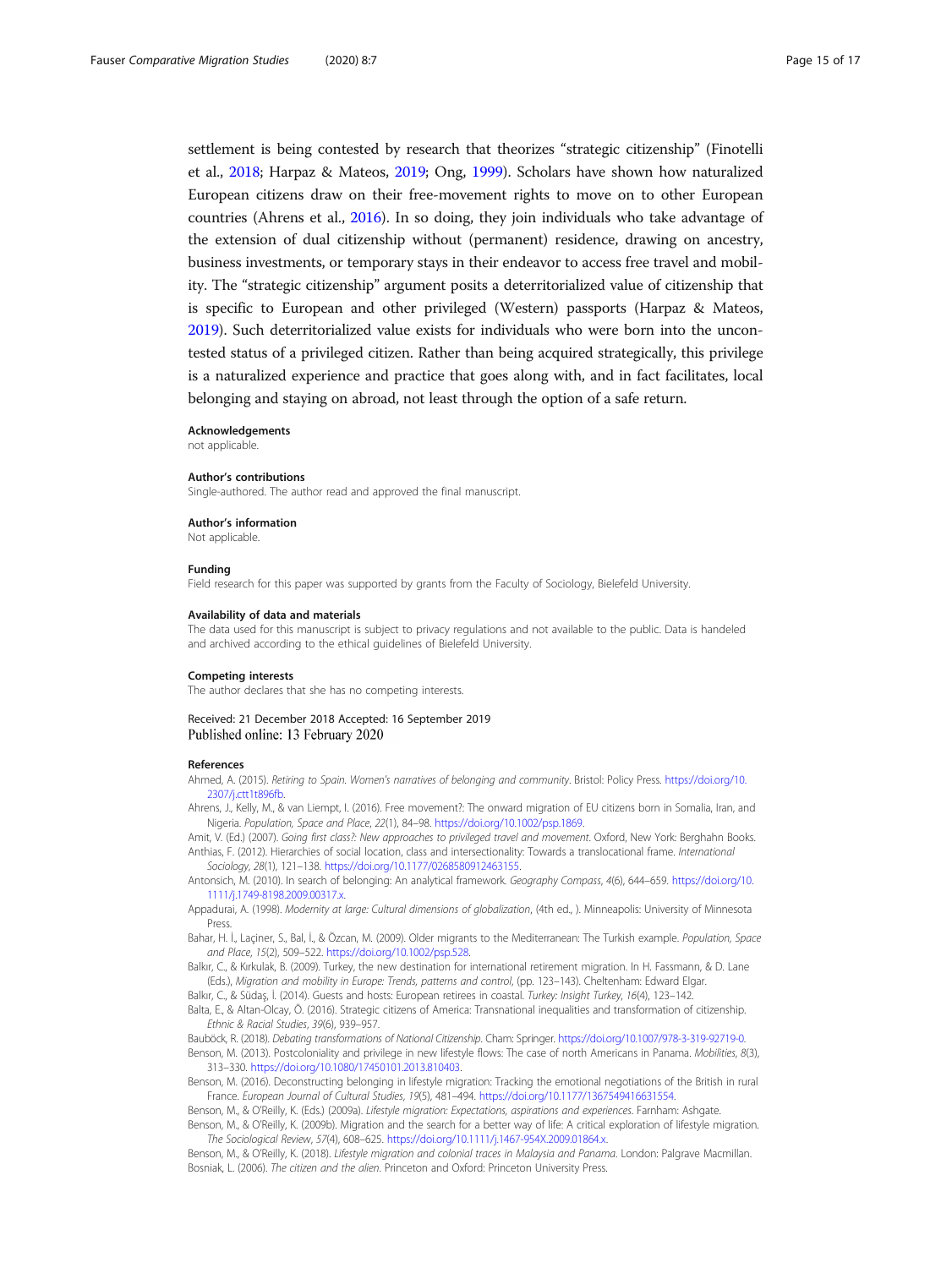- <span id="page-15-0"></span>Castles, S. (2005). Nation and empire: Hierarchies of citizenship in the new global order. International Politics, 42(2), 203–224. [https://doi.org/10.1057/palgrave.ip.8800107.](https://doi.org/10.1057/palgrave.ip.8800107)
- Coldron, K., & Ackers, L. (2007). (Ab) using European citizenship? EU retired migrants and the exercise of healthcare rights. Maastricht Journal of European and Comparative Law, 14(3), 287–302.

Croucher, S. (2009). The other side of the fence: American migrants in Mexico. Austin T.X: University of Texas Press.

- Domradio (2016). Katholischer Auslandsseelsorger zur Situation in der Türkei "Können Glauben ohne Hindernisse ausüben. [Catholic expatriate priest on the situation in Turkey "They can follow their beliefs without obstacles"]. Retrieved from [https://www.domradio.de/themen/weltkirche/2016-11-17/katholischer-auslandsseelsorger-zur-situation-der-tuerkei.](https://www.domradio.de/themen/weltkirche/2016-11-17/katholischer-auslandsseelsorger-zur-situation-der-tuerkei) Accessed 1 July 2019.
- Desforges, L., Jones, R., & Woods, M. (2005). New geographies of citizenship. Citizenship Studies, 9(5), 439–451. [https://doi.org/](https://doi.org/10.1080/13621020500301213) [10.1080/13621020500301213.](https://doi.org/10.1080/13621020500301213)
- Deutsche Welle (2016). Deutsche in der Türkei zwischen Trotz und Angst [Germans in Turkey between Defiance and Fear]. Retrieved from [http://www.dw.com/de/deutsche-in-der-türkei-zwischen-trotz-und-angst/a-36610221.](http://www.dw.com/de/deutsche-in-der-t%C3%BCrkei-zwischen-trotz-und-angst/a-36610221) Accessed 7 Jan 2019.
- Ehrkamp, P., & Leitner, H. (2003). Beyond national citizenship: Turkish immigrants and the (re) construction of citizenship in Germany. Urban Geography, 24(2), 127–146. [https://doi.org/10.2747/0272-3638.24.2.127.](https://doi.org/10.2747/0272-3638.24.2.127)

Faist, T. (2001). Social citizenship in the European Union: Nested membership. Journal of Common Market Studies, 39(1), 37–58. [https://doi.org/10.1111/1468-5965.00275.](https://doi.org/10.1111/1468-5965.00275)

Faist, T., Fauser, M., & Reisenauer, E. (2013). Transnational migration. Cambridge (UK) and Malden (USA): Polity Press.

Fauser, M. (2020) Mobile citizenship. Spatial privilege and the transnational lifestyles of senior citizens. London: Routledge. Ferbrache, F., & Yarwood, R. (2015). Britons abroad or European citizens? The negotiation of (trans) national space and

citizenship by British migrants in France. Geoforum, 62, 73–83. <https://doi.org/10.1016/j.geoforum.2015.03.021>. Finotelli, C., La Barbera, M., & Echeverría, G. (2018). Beyond instrumental citizenship: The Spanish and Italian citizenship

regimes in times of crisis. Journal of Ethnic & Migration Studies, 44(14), 2320–2339. [https://doi.org/10.1080/1369183X.2017.](https://doi.org/10.1080/1369183X.2017.1345838) [1345838.](https://doi.org/10.1080/1369183X.2017.1345838)

Graeber, J. (2016). Citizenship in the shadow of the euro crisis: Explaining changing patterns in naturalisation among intra-EU migrants. Journal of Ethnic & Migration Studies, 42(10), 1670–1692. <https://doi.org/10.1080/1369183X.2016.1162353>.

Green, P. (2014). Mobility regimes in practice: Later-life westerners and visa runs in South-East Asia. Mobilities, 10(5), 748–763. [https://doi.org/10.1080/17450101.2014.927203.](https://doi.org/10.1080/17450101.2014.927203)

Guarnizo, L. E., & Smith, M. P. (1999). The locations of transnationalism. In M. P. Smith, & L. E. Guarnizo (Eds.), Transnationalism from below, (pp. 3–34). New Brunswick: Transaction Publishers.

Gustafson, P. (2001). Retirement migration and transnational lifestyles. Ageing and Society, 21(4), 371–394. [https://doi.org/10.](https://doi.org/10.1017/S0144686X01008327) [1017/S0144686X01008327](https://doi.org/10.1017/S0144686X01008327).

Hardill, I., Spradberry, J., Arnold-Boakes, J., & Marrugat, M. L. (2005). Severe health and social care issues among British migrants who retire to Spain. Ageing and Society, 5(25), 769–783. <https://doi.org/10.1017/S0144686X05004034>.

Harpaz, Y. (2013). Rooted cosmopolitans: Israelis with a European passport – History, property, identity. International Migration Review, 47(1), 166–206. <https://doi.org/10.1111/imre.12017>.

- Harpaz, Y., & Mateos, P. (2019). Strategic citizenship: Negotiating membership in the age of dual nationality. Journal of Ethnic and Migration Studies, 45(6), 843–857. [https://doi.org/10.1080/1369183X.2018.1440482.](https://doi.org/10.1080/1369183X.2018.1440482)
- Hayes, M. (2015). It is hard being the different one all the time: Gringos and racialized identity in lifestyle migration to Ecuador. Journal of Ethnic & Migration Studies, 38(6), 943–958. <https://doi.org/10.1080/01419870.2014.943778>.
- Huber, A., & O'Reilly, K. (2004). The construction of Heimat under conditions of individualised modernity: Swiss and British elderly migrants in Spain. Ageing and Society, 24(3), 327-351. [https://doi.org/10.1017/S0144686X03001478.](https://doi.org/10.1017/S0144686X03001478)
- İçduygu, A., & Sert, D. (2009). Country profile Turkey. focus Migration, 5. [http://focus-migration.hwwi.de/Turkey-Update-04-20.6](http://focus-migration.hwwi.de/Turkey-Update-04-20.6026.0.html?&L=1) [026.0.html?&L=1](http://focus-migration.hwwi.de/Turkey-Update-04-20.6026.0.html?&L=1).
- Isin, E. (2008). Theorizing acts of citizenship. In E. Isin, & G. M. Nielsen (Eds.), Acts of citizenship, (pp. 15–43). London: Zed Books.
- Janoschka, M., & Haas, H. (2014). Contested spatialities of lifestyle migration: Approaches and research questions. In M. Janoschka & H. Haas (Eds.), Contested Spatialities, lifestyle migration and residential tourism (pp. 1–12). London and New York: Routledge.

Jeffery, L., & Murison, J. (2011). The temporal, social, spatial, and legal dimensions of return and onward migration. Population, Space and Place, 17(2), 131–139. [https://doi.org/10.1002/psp.606.](https://doi.org/10.1002/psp.606)

- Kaiser, C. (2011). Transnationale Altersmigration in Europa: Sozialgeografische und gerontologische Perspektiven. [Transnational migration of the elderly in Europe. Socialgeographical and gerontological perspectives]. Wiesbaden: VS Verlag für Sozialwissenschaften.
- King, R. (2000). Southern Europe in the changing global map of migration. In R. King, G. Lazaridis, & C. G. Tsardanidēs (Eds.), Eldorado or fortress? Migration in southern Europe, (pp. 3–26). Basingstoke: Macmillan Press.

King, R., Warnes, A. M., & Williams, A. M. (2000). Sunset lives: British retirement migration to the Mediterranean. Oxford: Berg. Kofman, E. (1995). Citizenship for some but not for others: Spaces of citizenship in contemporary Europe. Political Geography, 14(2), 121–137. [https://doi.org/10.1016/0962-6298\(95\)91660-V.](https://doi.org/10.1016/0962-6298(95)91660-V)

Kordel, S., & Weidinger, T. (2019). Onward (im)mobilities: Conceptual reflections and empirical findings from lifestyle migration research and refugee studies. Die Erde, 150(1), 1–16. <https://doi.org/10.12854/erde-2019-408>.

Leitner, H., & Ehrkamp, P. (2006). Transnationalism and migrants' imaginings of citizenship. Environment and Planning A, 38(9), 1615–1632. <https://doi.org/10.1068/a37409>.

Leuchter, N. (2014). Creating other options: Negotiationg the meanings of citizenships. Citizenship Studies, 18, 776–790. [https://doi.org/10.1080/13621025.2014.944780.](https://doi.org/10.1080/13621025.2014.944780)

Levitt, P., & Glick Schiller, N. (2004). Conceptualizing simultaneity: A transnational social field perspective on society. International Migration Review, 38(3), 1002–1039. <https://doi.org/10.1111/j.1747-7379.2004.tb00227.x>.

Lundström, C. (2014). White migrations. In Gender, whiteness and privilege in transnational migration. Basingstoke: Palgrave Macmillan.